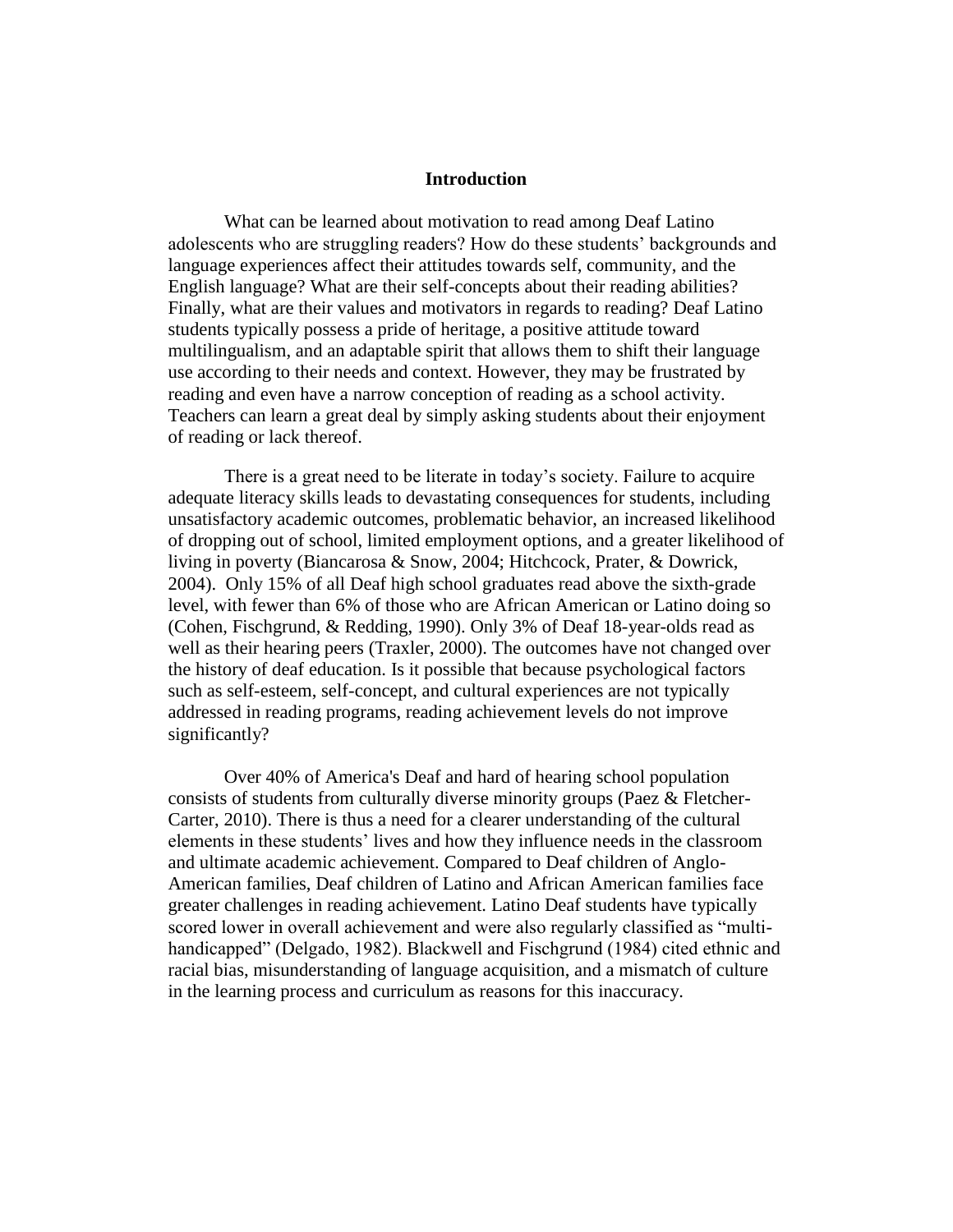Motivation plays an important role in literacy development and leads to differences in achievement regardless of socioeconomic status or parents' educational background (Baker, Afflerbach, & Reinking, 1996; Gambrell et al., 1996; Guthrie & Wigfield, 1997). In Carnegie Corporation of New York and Alliance for Excellent Education's *Reading Next: A Vision for Action and Research in Middle and High School Literacy* Report, Biancarosa and Snow (2004) presented several key elements in programs designed to improve adolescent literacy achievement in middle school and high school, such as motivation and self-directed learning. Peterson, Caverly, Nicholson, O'Neal, and Cusenbary (2000) reviewed the literature on struggling adolescent readers and identified four necessary factors for hearing adolescents with learning disabilities to become proficient readers: being motivated to read, decoding print, comprehending language, and transacting with text (i.e., actively seeking information and making personal responses).

Guthrie and Wigfield (2000) defined the motivation to read as "the cluster of personal goals, values, and beliefs with regard to topics, processes, and outcomes of reading that an individual possesses" (p. 404). It is worth noting that this definition of motivation is not synonymous with having an interest in reading (Guthrie & Wigfield, 2000). For instance, one can have an interest in reading but choose not to do so because of other factors such as early life experiences, emotions, and incentive to read.

Kamil (2003) found that students do not benefit from reading instruction unless they are motivated to read. In other words, motivation is a prerequisite for adolescents' engagement in reading, and therefore warrants further investigation with struggling readers, including Deaf Latino students. Existing theories discussing motivational processes have not been clear or explanatory, particularly for ethnic minorities (Rueda & Dembo, 1995; Rueda & Moll, 1994). Exploring the determinants of motivation in Deaf students may be valuable, especially since they share characteristics with ethnic minorities.

The first step in understanding the potential role the classroom environment plays in reading motivation is to learn more about students and what motivates them to read. Highly motivated students read for a variety of reasons such as curiosity, social interchange, and emotional satisfaction (Gambrell, Martin, Palmer, Codling, & Mazzoni, 1996). To engage and enable struggling readers, educators need to provide reading instruction tailored to the students' needs and specific interests (Snow, Burns, & Griffin, 1998). In this study by Snow et al. (1998), students who lagged behind their peers in the development of standard American English, including those learning English as a second language, were identified as struggling readers. A lack of motivation likely has a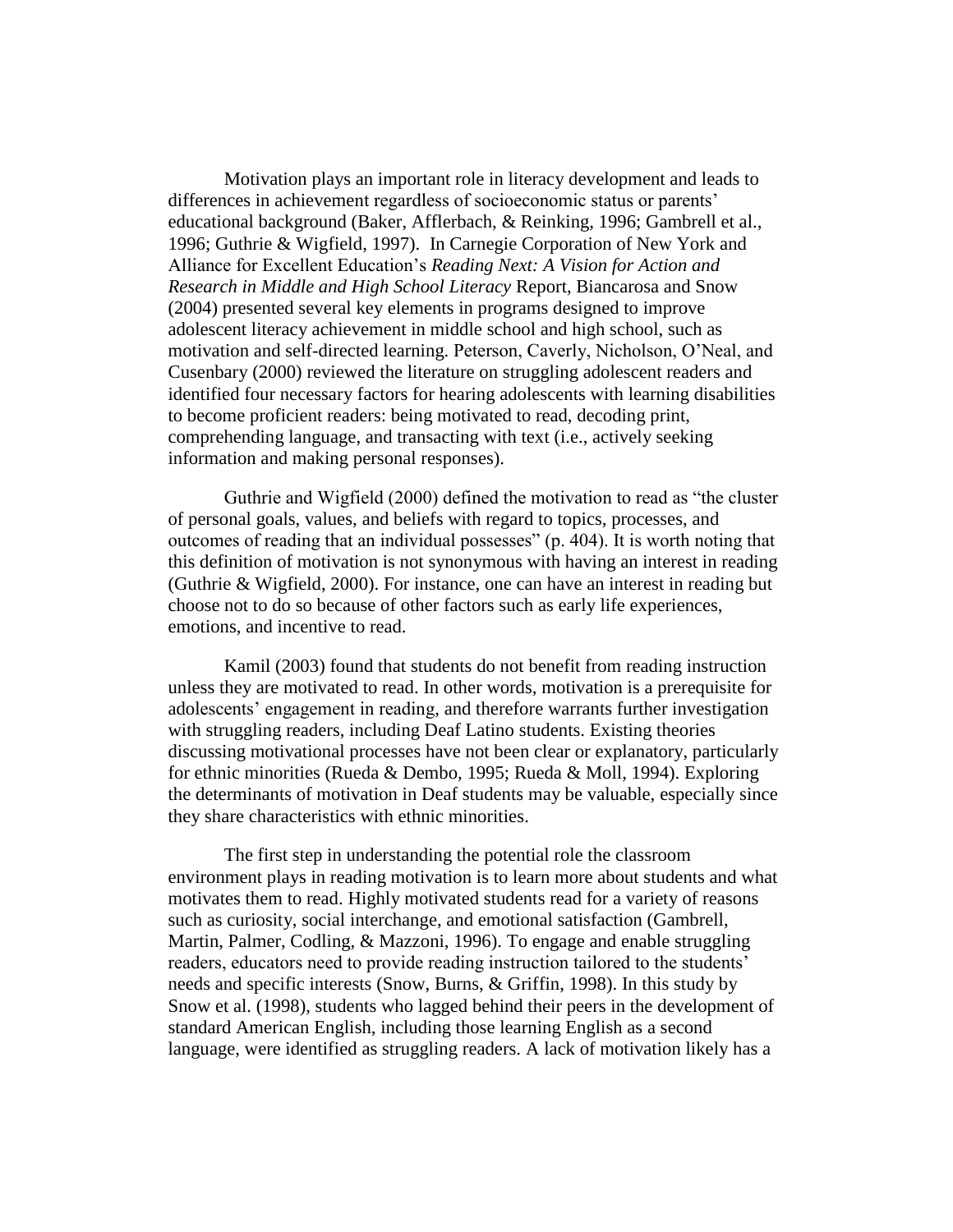negative impact on engagement, which, in turn, can have negative consequences on students' ability to become skilled readers. This research investigated varying ethnic, linguistic, and socio-economic backgrounds of deaf students, as well as any potentially motivating circumstances that could alter their approaches to reading and thereby improve their literacy skills.

#### **Factors Affecting Motivation and Reading**

Several interrelated areas have been identified in the literature as prerequisites of motivation and engagement in reading development: attitudes toward the self, beliefs, orientation towards goals, and life experiences (Biancarosa & Snow, 2004; Fullerton, 2001; Kamil, 2003; Meltzer & Hamann, 2004; Peterson, et al., 2000; Snow, Burns & Griffin, 1998; Wigfield, Eccles, & Pintrich, 1996). Readers' motivation and academic success depend on their foundation in reading and their perspectives of self and others as readers (Meltzer & Hamann, 2004). For some, positive emotions and academic experiences may help build self-esteem and motivation to read (Fullerton, 2001), especially because the former is strongly associated with students' perceptions of their academic competence (Wigfield, Eccles, & Pintrich, 1996). For instance, students who experienced frustration with reading as young children may stop this activity to ward off negative emotions.

Motivation is not located solely within the individual; rather, it is a combination of activity between the student and his or her social context (Sivan, 1986). Social context influences students' interests, cognitive and affective engagement, and motivated behaviors (i.e., what they choose to do, how they act, and their persistence in the face of obstacles). Rueda and Moll (1994) observed that Latino students were motivated in certain tasks but not in others. For example, when writing about personal issues, they were engaged. When asked to write to learn certain skills that were not meaningful to them, they were not motivated. This finding demonstrates how motivation is not an individual construct; instead, it changes depending on the child's interactions with others in specific activities that promote social and cultural experiences (Rueda and Moll, 1994).

Multilingual students' motivation to learn how to read English also could be a product of their identity and attitudes about self, attitudes towards language use, and attitudes towards teachers, and their classroom environment. The students' attitudes towards language use and experiences or the target language (English) they are learning are related to ideological and power relations (Fairclough, 2010; Luke, 1995) and formed through socialization processes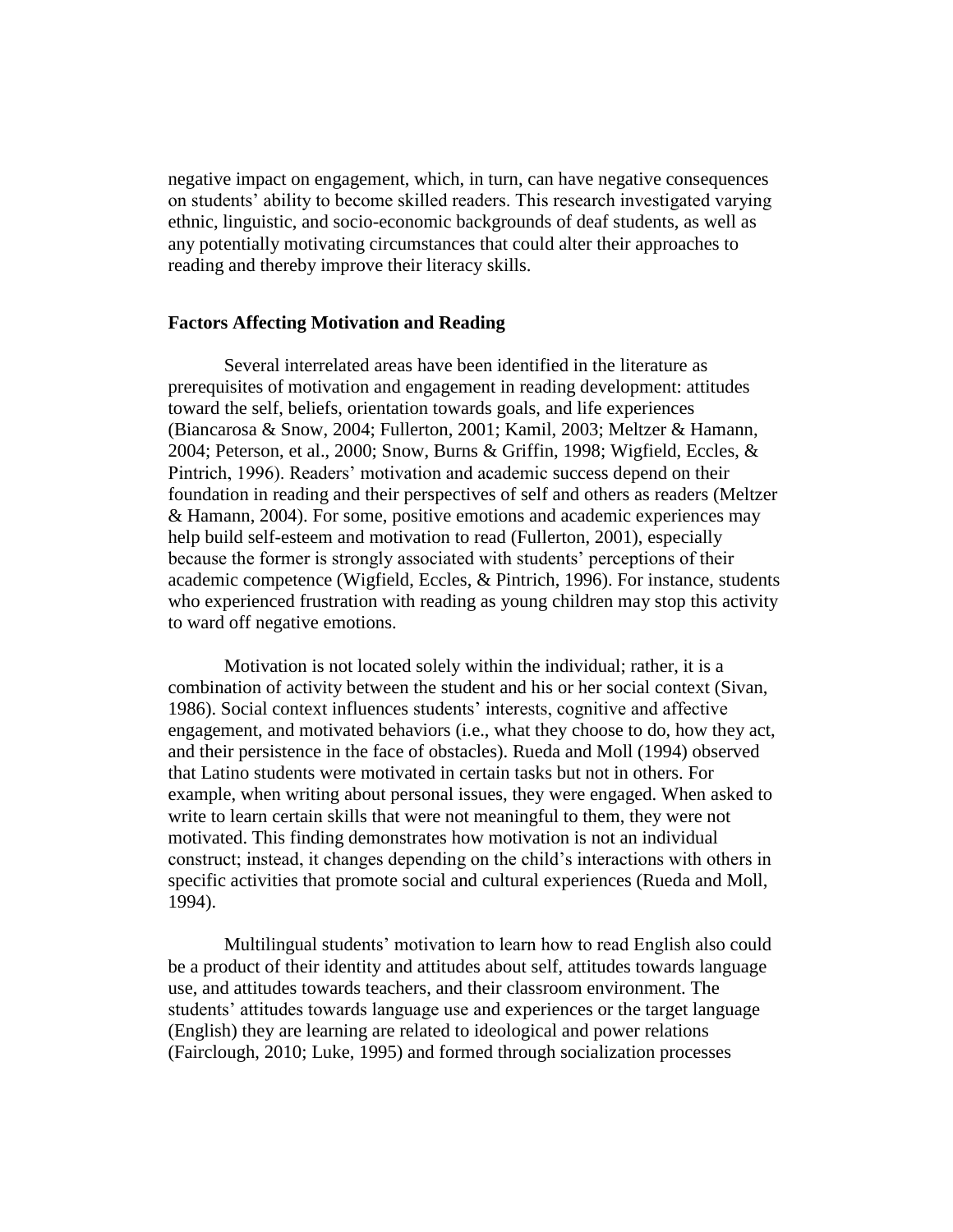wherein students become competent members of society and understand the appropriate uses of language (Schieffelin & Ochs, 1986).

Meltzer and Hamann (2004) found that community, school, and classroom cultures can support or impede the development of individuals' positive identity as readers. Before engaging adolescents in academic reading tasks, it is important to be aware of more than just the cognitive factors affecting learning motivation (Reed, Schallert, Beth, & Woodruff, 2004). Understanding the relationship Deaf Latino students have with English can help explain their motivation to learn how to read. The use of heritage language (American Sign Language for many Latino Deaf students in the United States) instruction presumably heightens self-esteem and respect for their Deaf cultural heritage, decreasing the affective filter (Krashen, 1992). Affective filter is a 'screen' that is influenced by emotional variables that can prevent learning. This hypothetical filter does not impact acquisition directly but rather prevents input from reaching the language acquisition part of the brain. According to Krashen, the affective filter can be prompted by many different variables including anxiety, self-confidence, motivation and stress. These students are more comfortable expressing themselves in their heritage language since they are not as self-conscious about the grammar or word choice they use. The language used in the classroom and teachers' attitudes toward the students' heritage language can enhance or reduce this affective filter.

As students develop language structures and apply them, they acquire social knowledge (Bernstein, 1972). However, for Deaf children, this knowledge may only be useful and valued among their peers and family members but not necessarily in school. This discrepancy may have an impact on academic achievement (Cook-Gumperz, 1981). Depending on the students' school environment and their attitudes towards English, they may either value or devalue the languages they use at home and with their peers. Those who think English is superior may view the other languages (such as Spanish and/or ASL) negatively or vice versa.

Evidence suggests that Mexican immigrants want to learn English and want the same for their children. In an ethnographic study of 10 families, Valdes (1996) reported that all were aware of the importance of English in future academic and professional success. The parents strongly encouraged their children to learn English. One parent even stated that in order for his children to get ahead in life, they had to learn both Spanish and English.

Giacchino-Baker (1992) solicited the opinions of 14 Mexican high school students who had recently immigrated to California regarding their use and acquisition of English as a second language. Students with less confidence in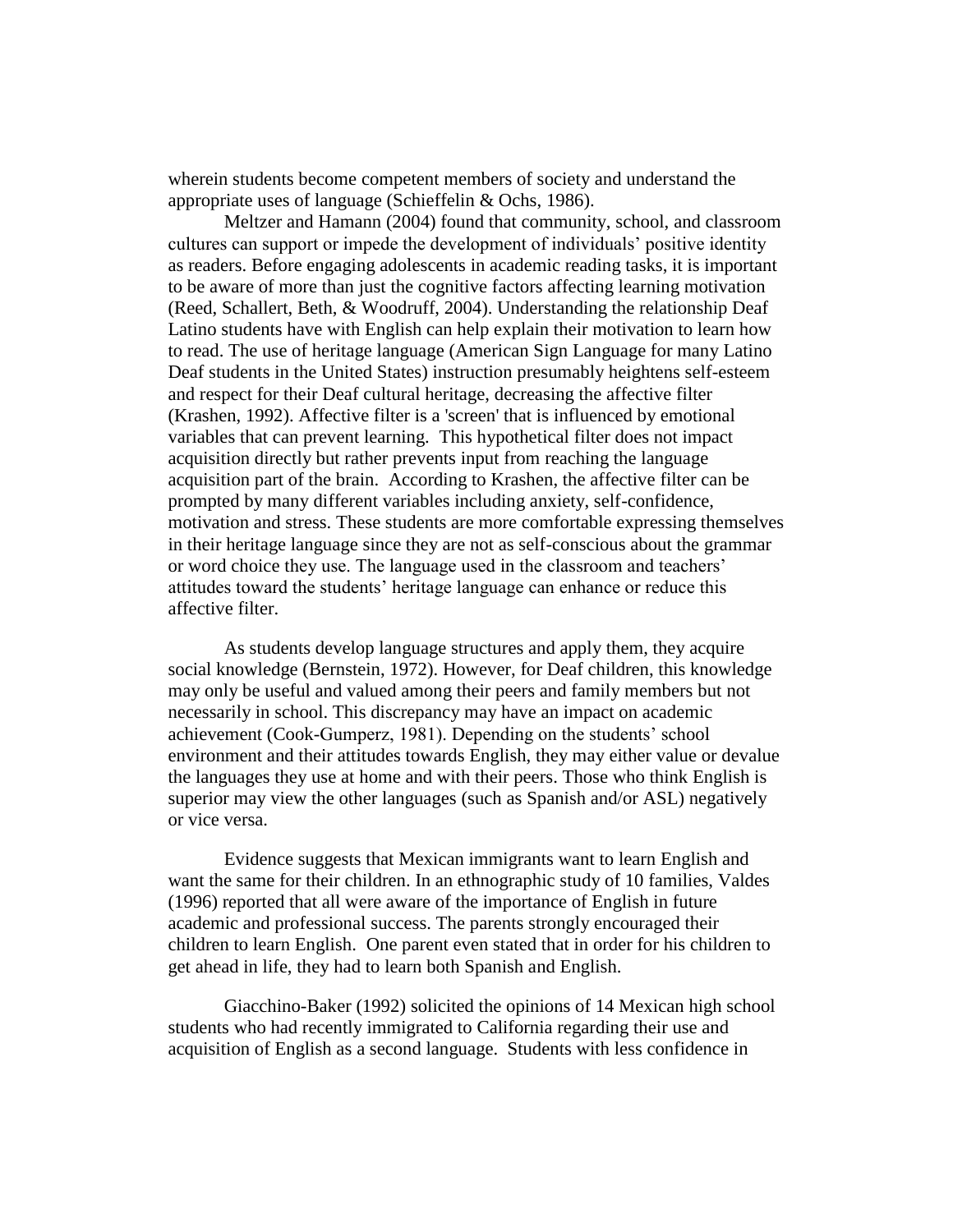their English listening, speaking, reading, and writing skills experienced marked decreases in motivation and effort. The students also reported that institutional factors influenced their attitudes and subsequent acquisition of English. Being placed in classes with unchallenging lessons negatively affected students' motivation and self-esteem. They believed that they would perform better in classes commensurate with their skill level. In addition, the lessons needed to interesting and relevant to their personal and cultural experiences for them to feel motivated.

Gurp (2001) studied the self-concept among 60 Deaf adolescent students in different educational settings in the Greater Vancouver area using the Self-Description Questionnaire (Marsh, 1986). Gurp suspected that Deaf students in integrated classes would compare themselves to their hearing counterparts and have lower academic self-concept scores than their peers in all Deaf schools. However, her findings revealed that integrated students had significantly more positive self-concepts as readers than the ones in all-Deaf programs. In many cases, Deaf students are integrated in hearing classes because they have higher reading skills than those in all-deaf classes. Gurp argued that the degree of integration was not directly correlated to ability or achievement. She noticed that Deaf students tended to compare themselves to other Deaf students rather than to hearing students. Deaf students with lower self-concepts might have a higher affective filter, which could influence their attitudes towards reading. This may be because mainstreamed Deaf students become frustrated when they miss key information in a non-signing environment. These students may also face challenges with their Deaf identity and self-acceptance. In contrast, Deaf students with higher self-concepts may have better attitudes towards reading depending on their beliefs regarding cultural norms, their peers' feelings about reading, and teachers' confidence in their reading ability. Learning more about the experiences of struggling Deaf readers will help us determine if the aforementioned factors play a significant role in their reading development.

Deaf Anglo signers tend to include negative school experiences with languages in their life story as bilinguals (Tomkins, 2007). These narratives often include reports of struggling to learn English, facing challenges with reading, and encountering teachers who either did not know ASL or forced them to use artificial sign systems. These students usually bring up negative experiences with speech training and with measuring up to others' expectations of their speaking skills (Lane, 1992; Lane, Hoffmeister, & Bahan, 1996; Padden & Humphries, 1988).

In the 1990s, several Deaf schools implemented bilingual/bicultural programs (Strong, 1998). However, efforts to address multicultural aspects of the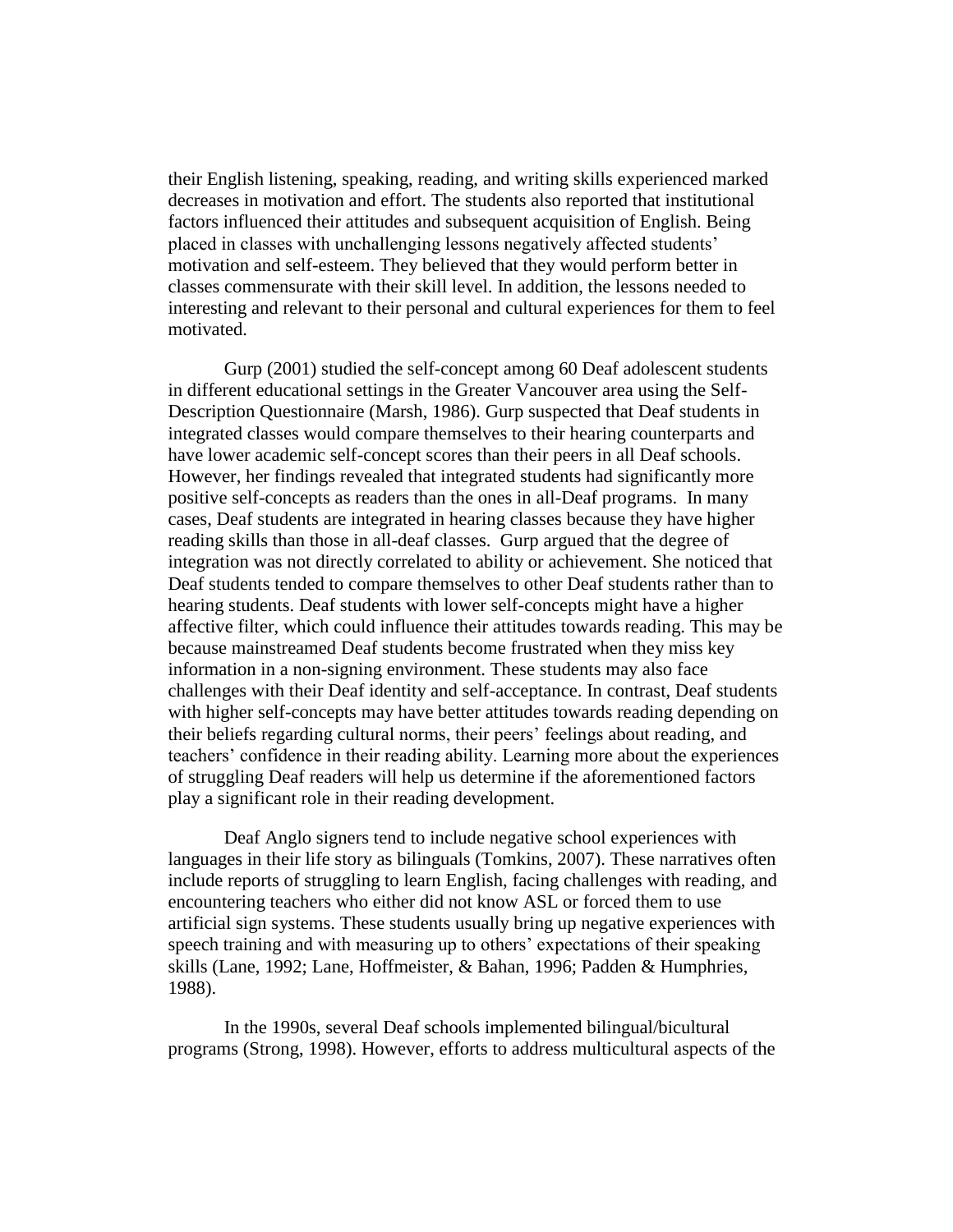student population, and promote instruction of foreign spoken languages in the curriculum continue to be minimal. As a result, the needs of Deaf children whose home language is not English are not satisfied with bilingual/bicultural educational programming (Delgado, 2000). The communication obstacles of Deaf children in non-English speaking families are compounded when they attend a school that does not use their home language(s). Delgado (2000) found that multilingual/multicultural Deaf students were the most likely to fall between the cracks. Attention to these students was diverted by interest in bilingual/bicultural (ASL-English) programs, often considered the solution to all Deaf children's communication obstacles.

There is little research about Latino families with Deaf children (Rodriguez & Santiviago, 1991), especially those in the western United States (Ramsey, 2000). There is a growing need to investigate the children in these families because they represent 24.5% of the entire deaf/hard of hearing student population in the United States, 41.4% in the West, and 53.9% in California. (Gallaudet Research Institute, 2003). A qualitative study of Mexican Deaf students between the fourth and sixth grades (Ramsey, 2000) explored language use in the classroom, educators' perspectives on teaching these children about their heritage, and parents' perspectives about raising and educating them. Ramsey found that the students' fluency in Spanish was typically not recognized as an achievement. She concluded that the linguistic, cultural, and professional gaps and mismatches between educators and parents of Mexican heritage are primarily responsible for the residual tensions in the Deaf education system.

It is critical to understand how Latino Deaf students' attitudes and experiences related to their language use influence their self-concept — i.e., their feelings of competency and self-worth (Pajares, 1996) — and relationship with English. Their self-concept may subsequently affect their motivation to read. Students' positive and negative experiences determine their present ability to perform well on a task, so struggling readers tend to develop negative selfconcepts and are thus more averse to the activity. This distaste for reading makes it even harder for students to acquire the skills they need to become successful readers (Chapman & Tunmer, 1995; Nicholson, 2000). Students form selfconcepts over time based on their past experiences, which have a bearing on eventual academic achievement. Students can enhance their self-concept by repeatedly doing well on a task. Chapman and Tunmer (1997; 1999; 2002) defined reading self-concept as "the combination of three interrelated components: 1) perceptions of competence in performing reading tasks; 2) perceptions that reading activities are generally easy or difficult; and 3) attitudes felt towards reading" (p. 280).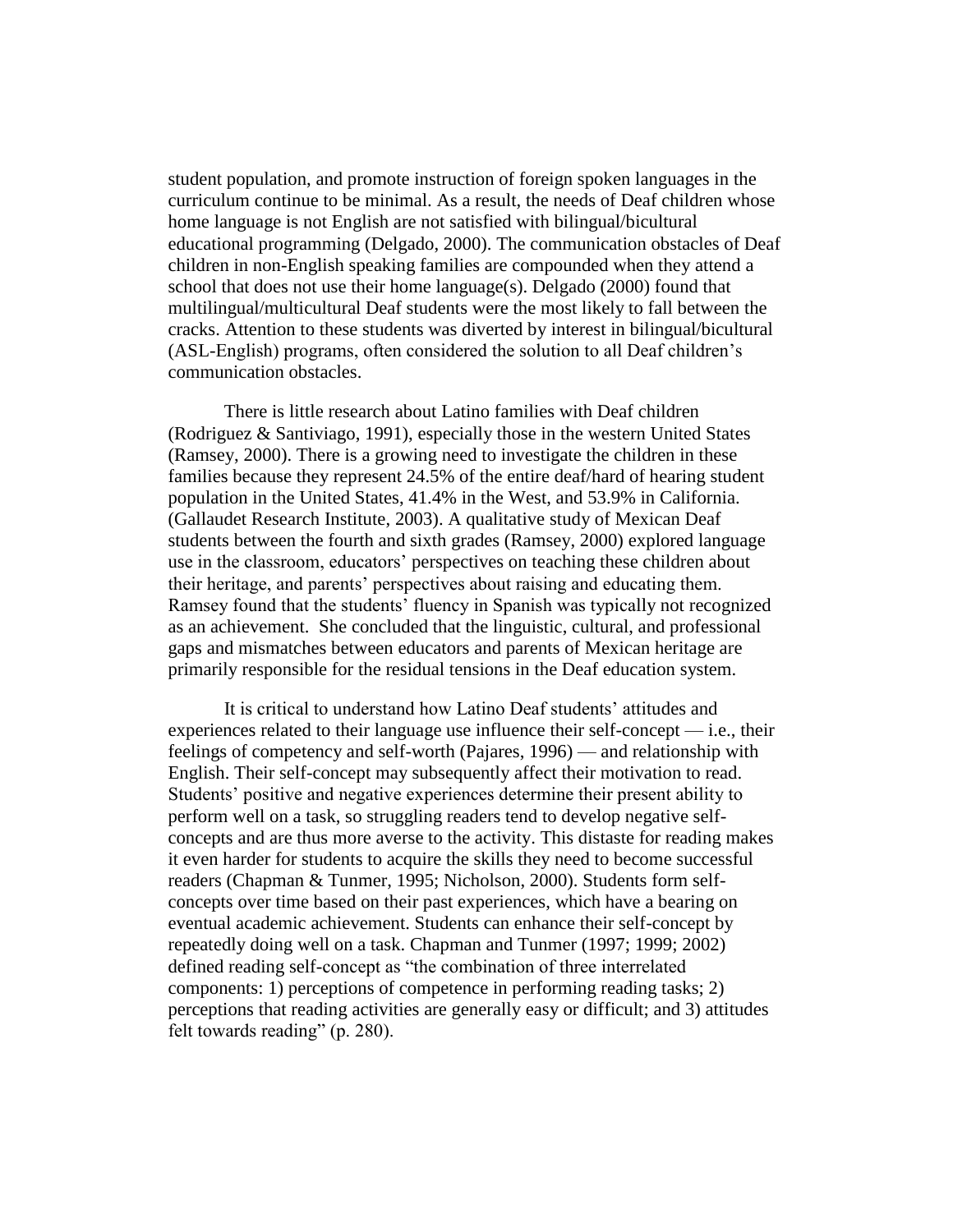When students find intrinsic value in a task, they are engaged in it for personal reasons (Lepper, 1988). This contributes to intrinsic motivation (i.e., personal gain). These gains might be related to mere enjoyment, learning, or feelings of accomplishment the activity brings. In contrast, extrinsically motivated students perform tasks in the pursuit of tangible rewards (e.g., grades or their teachers' approval) or to avoid punishment (Lepper, 1988). Wigfield and Eccles (1992) emphasized that values needed to be considered in terms of costs such as energy consumption and appeal of alternative activities. Keeping this framework in mind, Deaf students who choose not to devote their energy to reading are not necessarily lazy. They may just prefer to put their efforts into other areas where they will not be perceived as illiterate and unintelligent.

## **Research Questions**

What can we learn about motivation to read from Deaf Latino adolescents who are struggling readers? Four specific research questions were proposed:

- 1. How do students' backgrounds and language experiences affect their attitude towards self, community, and the target language?
- 2. What are these students' self-concepts regarding their reading ability?
- 3. What are their values with respect to reading?
- 4. What contributes to or hinders their reading motivation in school?

## **Research Method**

## **Participant Selection and Demographics**

Four Latino Deaf students participated in this study, all of whom attended the same high school. Deaf students at this high school were either enrolled in special day classes (SDC) with teachers who knew ASL, in mainstreamed Resource Specialist Provider (RSP) classes, or in general education classes with ASL interpreters. The RSP classes followed the curriculum and standards of the general education classes, but at a slower pace and with the extra support of aides.

Based on that school's Executive Summary School Accountability Report Card in 2005-2006, there were approximately 2,900 students at this high school, and 80% were Hispanic or Latino. Fifty-five percent were socio-economically disadvantaged, and 31% were English-language learners. Eleven percent were Deaf or had other disabilities. At the time of the study, there were 18 Deaf students.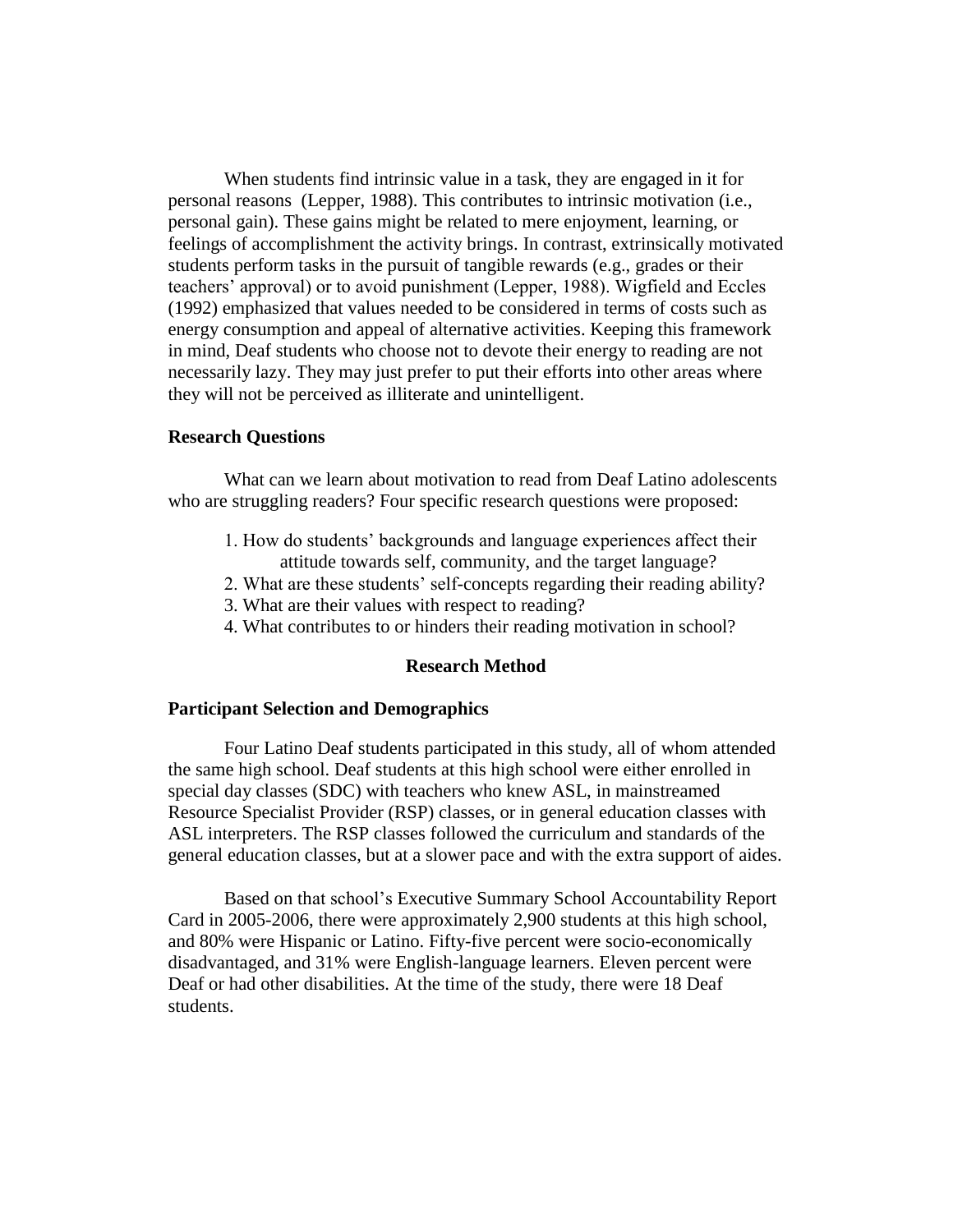There were five eligibility criteria for this study: 1) enrollment in grades 9- 12, 2) classification as "Deaf" on their Individual Evaluation Plans (IEP), 3) knowing ASL, 4) attendance at an elementary school for two or more years in the United States, and 5) placement in RSP classes, scoring "basic" or "below basic" on the California Standard Test on English proficiency, but possessing normal intelligence as identified by standardized IQ tests.

The number of possible participants was narrowed down to those who were mainstreamed in several RSP classes because cognitively delayed students were not placed in these classes and were articulate about their feelings and thoughts. Those who were in RSP classes were reading at five to six grades below level, or at approximately fourth-to-sixth-grade reading levels.

Four Latino students were selected. One student, Anna, was a 9th grader and the sister of a male participant, John, a 12th grader. The other two students, Nicole and Vanessa, were 10th graders. Ages ranged from 14 years and 4 months to 17 years and 10 months.

**Background and Language Experience**. All of the participants were born deaf. Anna, John, and Nicole had a deaf uncle or distant cousin, implying that the reason for their deafness was most likely genetic. Vanessa had unspecified health problems when she was born that caused her deafness. The participants were required to attend many hours of listening and speech training, but were not necessarily classified as good speakers. Anna, John, and Nicole spoke occasionally in English and Spanish, but shared that they felt much more comfortable signing. They had difficulty understanding hearing people, and they all had interpreters in their mainstreamed classes.

**Primary Language and Modalities at Home.** None of the parents, with the exception of Vanessa's, knew sign language. Anna and Nicole's first language was spoken Spanish, while John's first languages were English and Mexican Sign Language (LSM). He learned LSM while attending a Deaf program in Mexico. Besides Vanessa, all used Spanish with family and friends. Occasionally, Anna interpreted for her deaf brother when communicating with their mother or other family members.

**School Language Use.** All four participants began using ASL between preschool and fourth grade. Vanessa learned ASL in preschool. John and Nicole learned it in second grade, although their primary modes of communication were LSM and spoken Spanish, respectively. Anna used spoken English until the fourth grade, at which point she started using ASL. It is important to note that although the students said they learned ASL in elementary school, the level of fluency their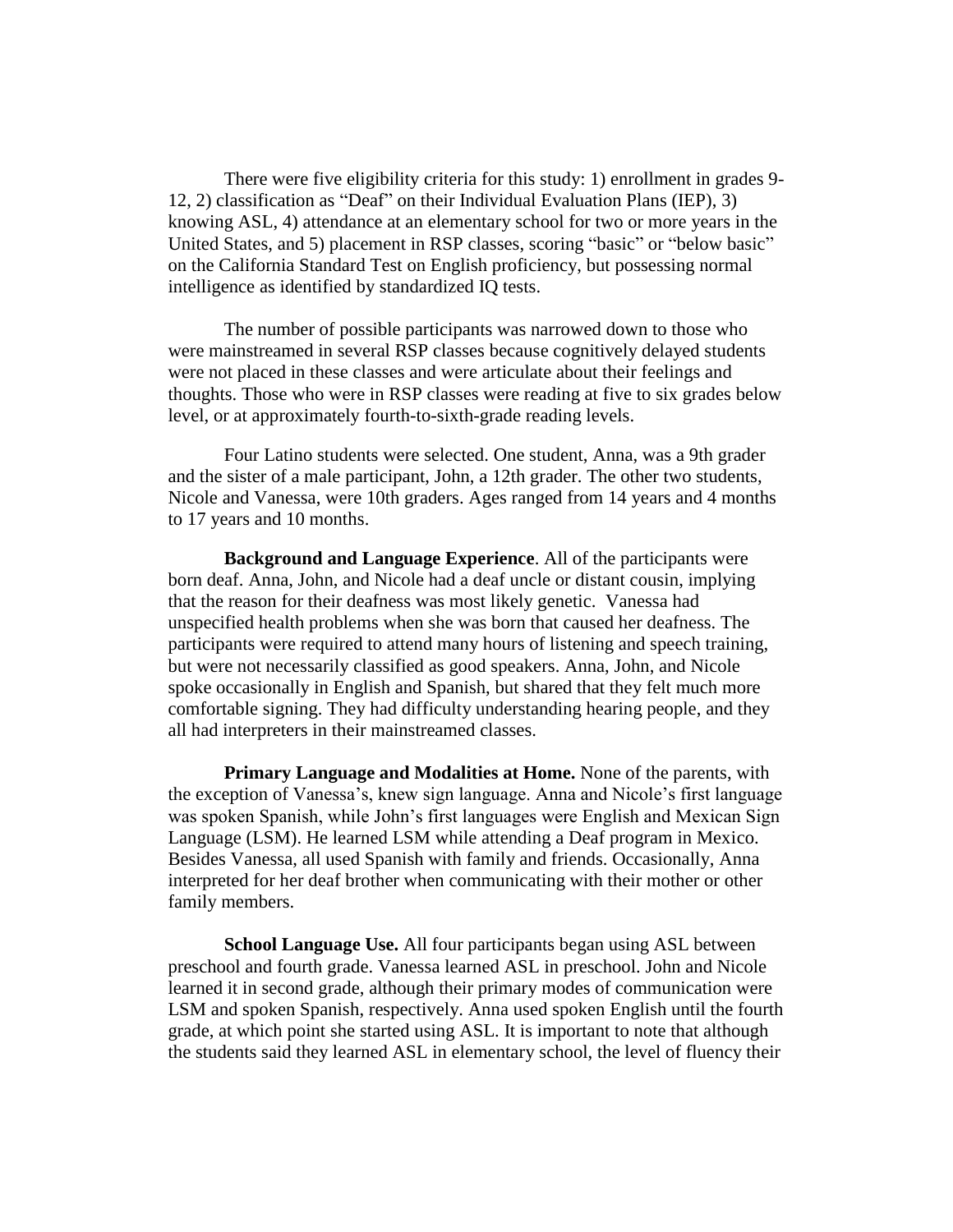teachers held is unknown. It is also unknown whether or not the teachers were Deaf or whether they used ASL or if they signed in English word order. Regardless, the general consensus was that all students had access to sign language during elementary school.

**Educational Placement.** Participants had attended school in the United States for 8 to 11 years. Anna and Vanessa grew up in the U.S. educational system. Anna was mainstreamed until fourth grade, while Vanessa attended a self-contained Deaf/Hard of Hearing program in a public school starting in preschool. Nicole and John attended a class for Deaf students in Tijuana prior to beginning second grade in the United States. In middle school, all students were in Deaf/Hard of Hearing self-contained programs and received direct instruction in ASL. In high school, three were mainstreamed in several RSP classes with interpreters, but without access to direct ASL instruction. Vanessa was mainstreamed for her elective classes and remained in a self-contained program for core courses such as English and mathematics.

#### **Procedures**

The participants completed the Adolescent Motivation to Read Profile (AMRP) (Pitcher et al., 2007), designed to elicit their feelings and thoughts about reading, school and academic goals, and their self-perceptions as readers. The AMRP is a modified version of the original MRP developed by Brell, Palmer, Codling, and Mazzoni (1996); the AMRP's questions are more adolescentfriendly (Pitcher et al., 2007). Pitcher and his team (2007) added an item about race and ethnicity to raise awareness of the similarities and differences among various populations.

The AMRP is usually administered as a paper-and-pencil survey, but was adapted for this study where it became part of the student interviews. The assessment contained 20 items using a four-point forced answer scale, assessing self-concept as a reader and perceived value of reading. To prevent misunderstandings, each question and its four answer choices were translated into ASL. Next, semi-structured questions about the survey items were presented. These items encouraged students to elaborate upon their answers, shedding light on their self-concept as readers and attitudes about reading.

The last part of data collection featured the AMRP interview by Pitcher et al. (2007). The questions related to narrative, informational, and general reading, and were designed to elicit semi-structured free responses. These responses in turn provided insight into students' reading experiences, attitudes, and motivations. Several additional questions addressed the types of reading specific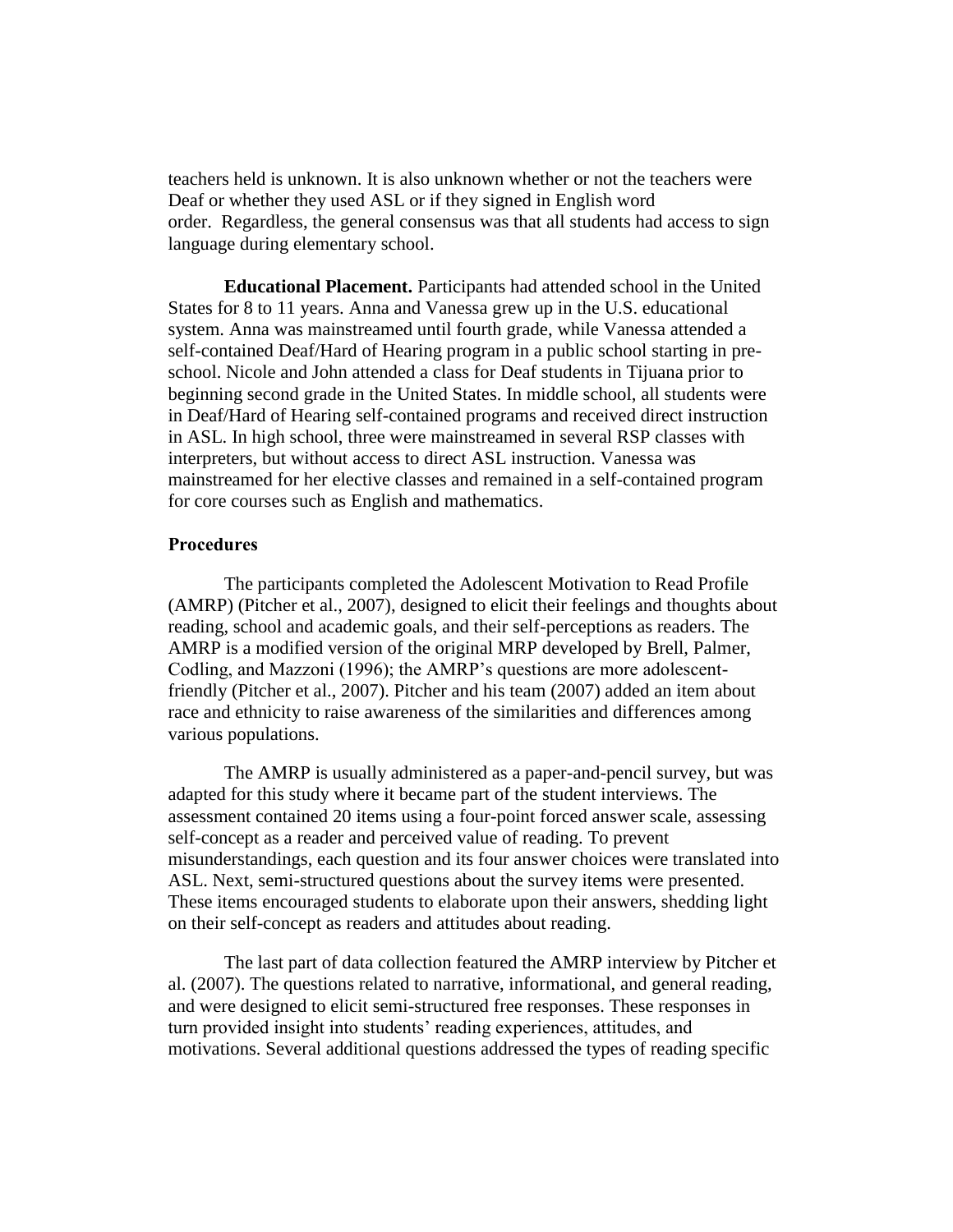to Deaf people such as information relayed through television captions and twoway pager communication.

With their parents' permission, further data was collected through participants' background data from their IEPs. Field notes were taken throughout data collection to record detailed observations as well as procedural modifications and changes in participants' thoughts over time

#### **Data Analytic Plan**

The data analysis honed in on the factors influencing reading motivation among struggling Deaf Latino high school students. Individual data analyses and summaries were conducted, followed by a cross-case analysis. Categorization and analysis of the data consisted of bottom-up and top-down approaches. The former resulted in the categorization of each individual's data into two distinct themes: 1) feelings about reading, including places reading occurred; and 2) definitions of reading. The latter approaches led to the categorization of data based on language experiences, self-concepts, and values. Data from both approaches were combined to draw general conclusions about the students' reading motivation. Similarities and differences between students were then explored.

## **Results**

There initially appeared to be few commonalities among the students. However, analyses of the interviews ultimately revealed common experiences they all shared, ones that influenced their attitudes, motivation, self-concept, and values about reading. These results provide valuable insight that can help educators better support students in the future.

#### **Language Experiences**

Analysis of the participants' attitudes revealed two findings. First, multiple factors influenced the attitudes about languages of the Deaf Latino students in this study: their parents, teachers, and residence in the United States. The Deaf Latino mainstreamed students who were trilingual in English, ASL, and Spanish reported specific purposes for using each of these languages. More specifically, they switched between languages at specific times and in certain environments. They viewed the languages as equally important although they admitted they did not feel as fluent with English and Spanish as they did with ASL. The students reported no negative experiences with any of their languages. Rather, they valued each quite highly and constantly juggled all three in a predominantly hearing environment. Part of the reason is that the students in this study were mainstreamed Deaf students in a school where the majority of the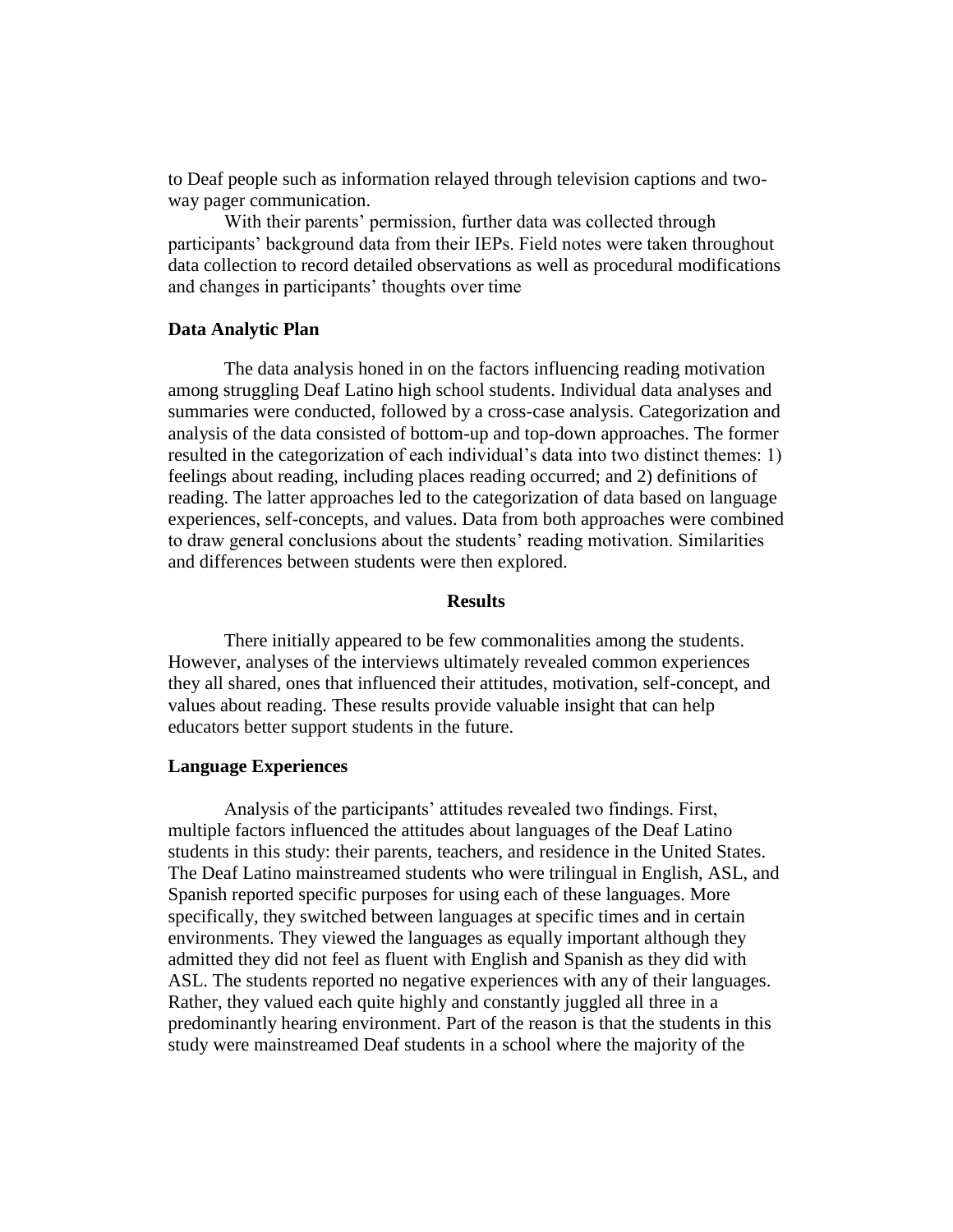population was not using ASL or English. Furthermore, their school had a comprehensive bilingual program for hearing Latino students learning English, offering English support classes and English Language Development classes in addition to regular English. Most of the other students were bilinguals (Spanish/English) and were learning to speak, read, and write in English. Because they were not alone in learning English, this may have affected the Deaf students at this school in such a way that they developed an appreciation of the various languages they used. The data also suggested that these experiences did not adversely affect participants' motivation or attitude towards self, community, or the target language (i.e., English). Three of the four lived as trilinguals, and like all multilingual people, they switched between languages depending on the context.

**English.** Students' self-assessments of their English skills were consistent across the board. Their perceptions were based on their experiences communicating in English at school. None of them thought they were proficient or fluent in English. The students' ambivalence about their English language skills was based on their self-assessment of using correct English grammar and vocabulary words. In fact, in their comments, English was equated with grammar, correctness, and vocabulary.

The students credited their teachers for instilling in them a positive attitude towards the English language. One acknowledged that English Language Development (ELD) classes also helped her understand and grow to like English. They admitted that they did not value English at first, but started to value it after understanding its importance, especially in school. John was confused initially, thinking Spanish and English were one and the same.

All four participant valued English. Two explicitly said that they lived in the United States, so they had to learn English. Also, since their parents chose to immigrate here to access better education, students reported striving to do their best and to learn English given its perception as the language of power in this country. Anna and John believed that English was important at school, and Nicole said that she used English all the time.

Each of the participants had a clear sense of English's importance in their world, were able to self-evaluate their English skills, and noted that English, rather than ASL, provided access to hearing people. Vanessa preferred English because she liked spending time with hearing people. She added that it was more important than ASL and that she enjoyed learning the rules of English grammar because it was similar to learning a foreign language.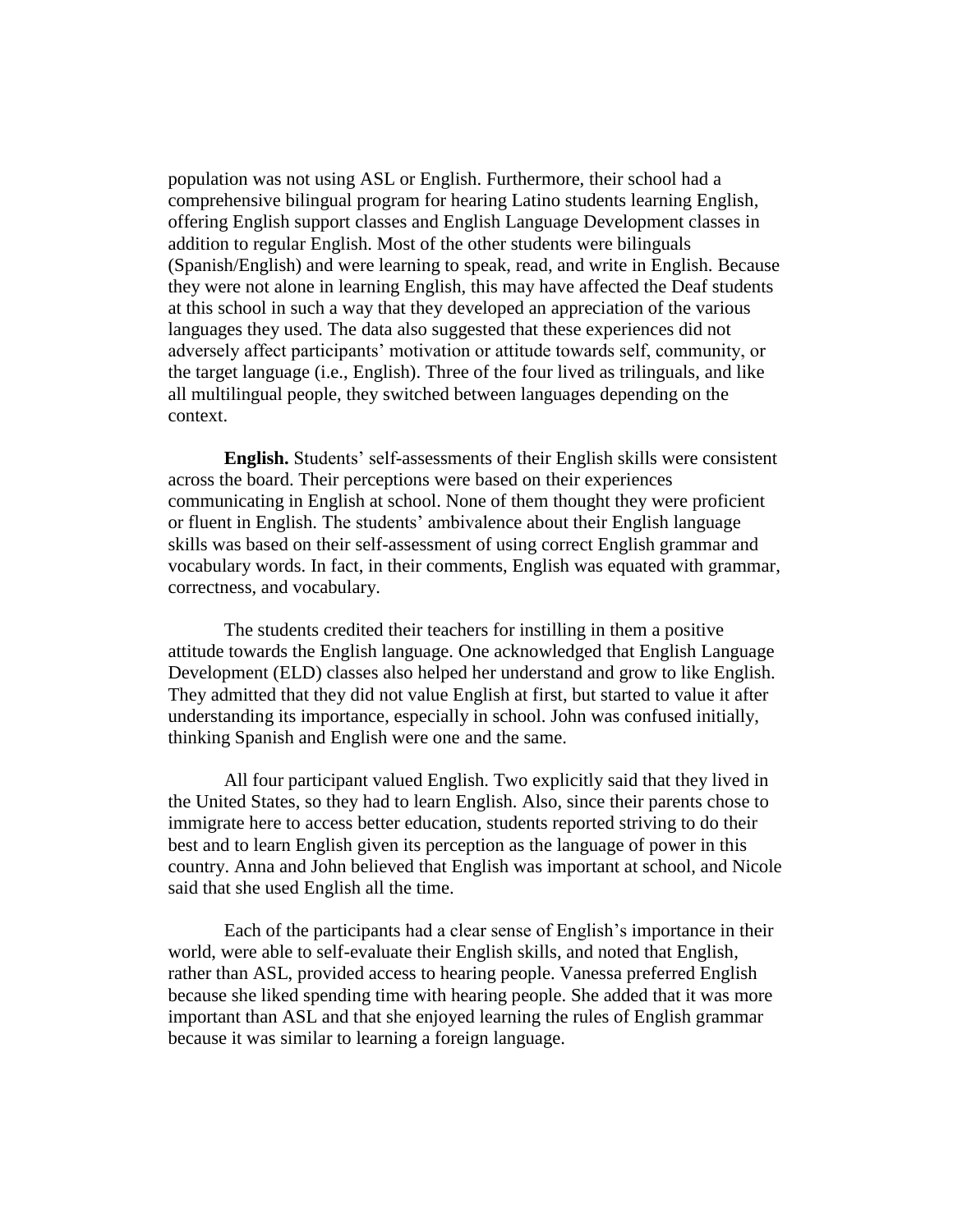**ASL.** For similar reasons, all of the students claimed that ASL was a vital part of their lives: first, ASL was important because they were Deaf. Second, they relied on ASL to communicate with others, either directly or through interpreters. Third, ASL facilitated their learning in school. One student said that ASL helped her learn new words, and another acknowledged that although her family does not know ASL, she still needs it at school and at doctor appointments. Two of the four participants considered themselves fluent signers.

They all stated that teachers and friends in elementary school helped them develop a positive attitude towards ASL. Three admitted that they were embarrassed to use ASL at first, but that their self-consciousness waned in upper grade level at elementary school. Using ASL made them "stand out" at school, and they did not want to be different. Three participants noted that it was easier to learn school-related concepts via ASL, especially when teachers read stories in ASL before asking students to read to themselves in English.

None of the students commented specifically on grammar or correctness when they discussed ASL. Instead, they associated ASL with communication and learning. In contrast, many of their comments about English were phrased in terms of correctness or rules.

**Spanish.** Three participants said that their families contributed to their positive attitudes towards Spanish. John, Nicole, and Anna spoke Spanish with their parents and relatives. They also went to Mexico on the weekends, during breaks, and in the summer. None considered themselves fluent in Spanish, but they appreciated the importance of the language due to its association with their families. Anna and John admitted that needed to improve their Spanish skills because they wanted to better understand their family members.

### **Self-Concept as Readers**

Participants' self-evaluations of their vocabulary knowledge and reading skills contributed to their self-concept and values as readers. For instance, three participants gauged their reading skills based on their understanding of vocabulary words. Anna, John, and Nicole said that the level of reading difficulty depended on how many words they understood. Nicole explained that she considered herself to be a good reader if she knew all of the words in the text. Vanessa said that reading usually came easily to her, but if a book contained vocabulary words she did not understand, she would select another book.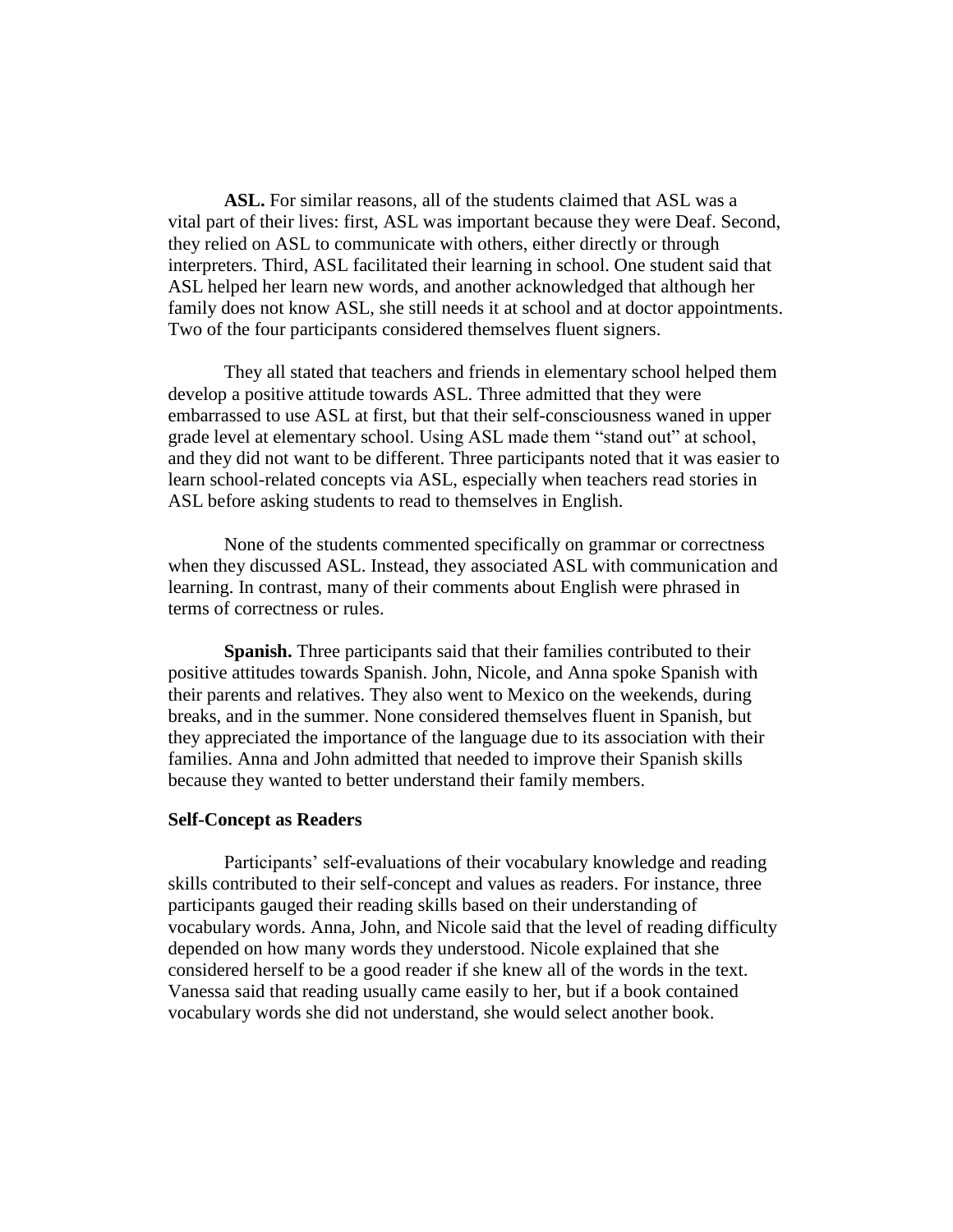The interviews suggested that some students' self-perceptions were critical in how they judged their own reading skills. In fact, even when these students reported that their friends saw them as good readers, they did not necessarily hold the same views. Other students, however, compared their reading skills to those of their counterparts according to what they believed their peers thought of them. For example, John believed he read just as well as his friends because they were in awe of how he could read closed captions on television. They thought he was a very good reader. Because captions disappear quickly following dialogue, reading them is a skill most struggling readers do not have. Anna's deaf friends asked her for help when they did not understand something, which implied to her that she had superior reading skills. On the other hand, Anna did not think she read as well as her hearing friends. Most of the participants correctly identified whether they were better or worse readers than their friends.

All of the participants enjoyed the information they learned in class more when the teachers read aloud through an interpreter. Although John was confident about his performance in school, he knew he needed to work on improving his reading skills. He preferred when his teacher read aloud, since this helped him envision the story along with the interpreter signing in ASL. His comments indicated some self-consciousness about reading and awareness of what he needed to improve. His ideas about what helped motivate him to read (e.g., reading aloud and seeing the words in ASL) enabled him to perform better in school. Anna also preferred read-aloud opportunities, especially when an interpreter was present.

The participants offered interpretations of what resembled a "good" reader and a "bad" reader. They agreed that a good reader reads a lot, has good English, and is smart. In contrast, bad readers are not interested in reading, have poor English skills, and prefer other activities such as chatting or walking the dog.

Participants also had specific ideas of how to be better readers. Nicole believed she needed to read more comic books. Anna thought she should read more often, Vanessa wanted to read the dictionary and write summaries of each chapter she read, and John planned to learn more words.

The students shared what motivated them to read in class. One felt particularly motivated when teachers read aloud at the beginning of the lesson before asking students to read independently. Another teaching strategy students found as helpful was when teachers introduced and discussed vocabulary words before the readings.

### **Values**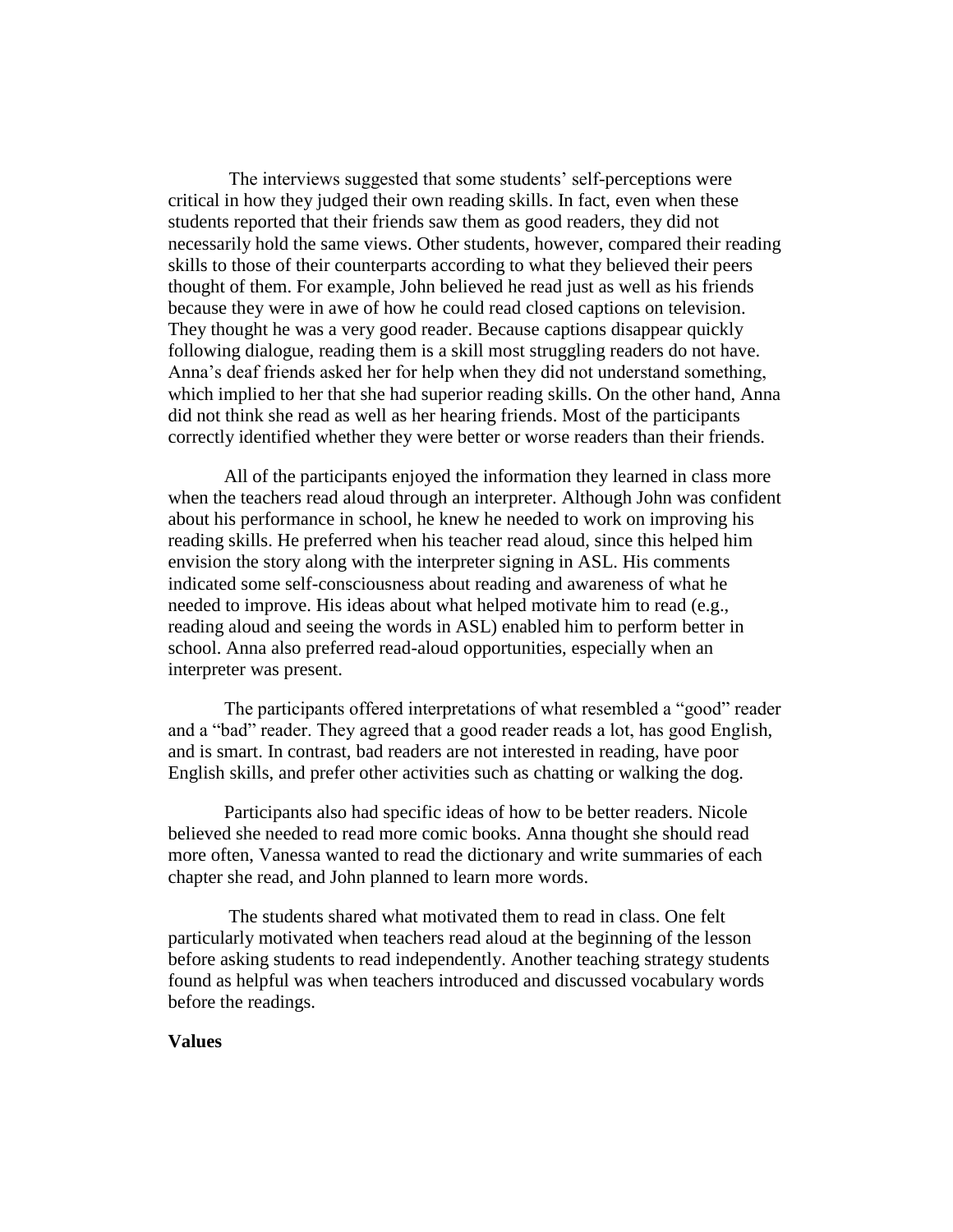The students' motivation to read was not static; rather, it depended on who they were with, what they were reading, and why they were reading. Regardless of how they felt about reading, all participants stated that reading was important. They reported a range of purposes for reading from doing schoolwork to accomplishing future goals, but they did not discuss books with their friends because they saw the activity as academic in nature. None of the participants considered reading for enjoyment.

Anna placed little value on reading. If she had a choice, she would not read during her free time. Further, she predicted that she would spend very little time reading as an adult. However, she did read magazines about pop culture and shared what she learned with her younger cousin. These contradictions reveal that she viewed reading as an academic and not recreational task.

All participants except for one said they would read if they had to, but not by choice. Evidently, reading was a low priority for them. Nicole read at school and did not mind magazines, but she found other reading materials uninteresting. Anna only read in an academic environment when required, although she reported reading for pleasure if material was interesting. John emphatically said that he did not like to read at all and that he had no patience, motivation, or interest in reading. Vanessa, however, thought reading was "cool." She liked to read books sometimes, as long as she understood the content and found it interesting. Anna liked stories, but because she was not a strong reader, she preferred when others told her about books they had read.

There was an inherent contradiction between how participants defined themselves as readers and how they described their actual reading experiences, indicating that their thoughts about the activity were limited. Their narrow conceptions of reading may have thus affected their self-concept as readers. They believed that reading is mostly for academic purposes and that one must know a lot of words in order to be a good reader.

During the open-ended interviews, further evidence implied that the students were more interested in reading if it was presented in a multimedia or other non-conventional format. Despite John's disinterest in reading, especially at school, he did read for pleasure and social purposes. Anna read pop culture magazines, newspapers, and captioned television shows, sharing what she learned with her cousins. She read the Bible for church and studied scripts for theater. Like John, she read for entertainment and as a means of expanding her social circle purposes. Nicole enjoyed reading teen-related magazines, watching captioned television shows, and using social media websites. She also reported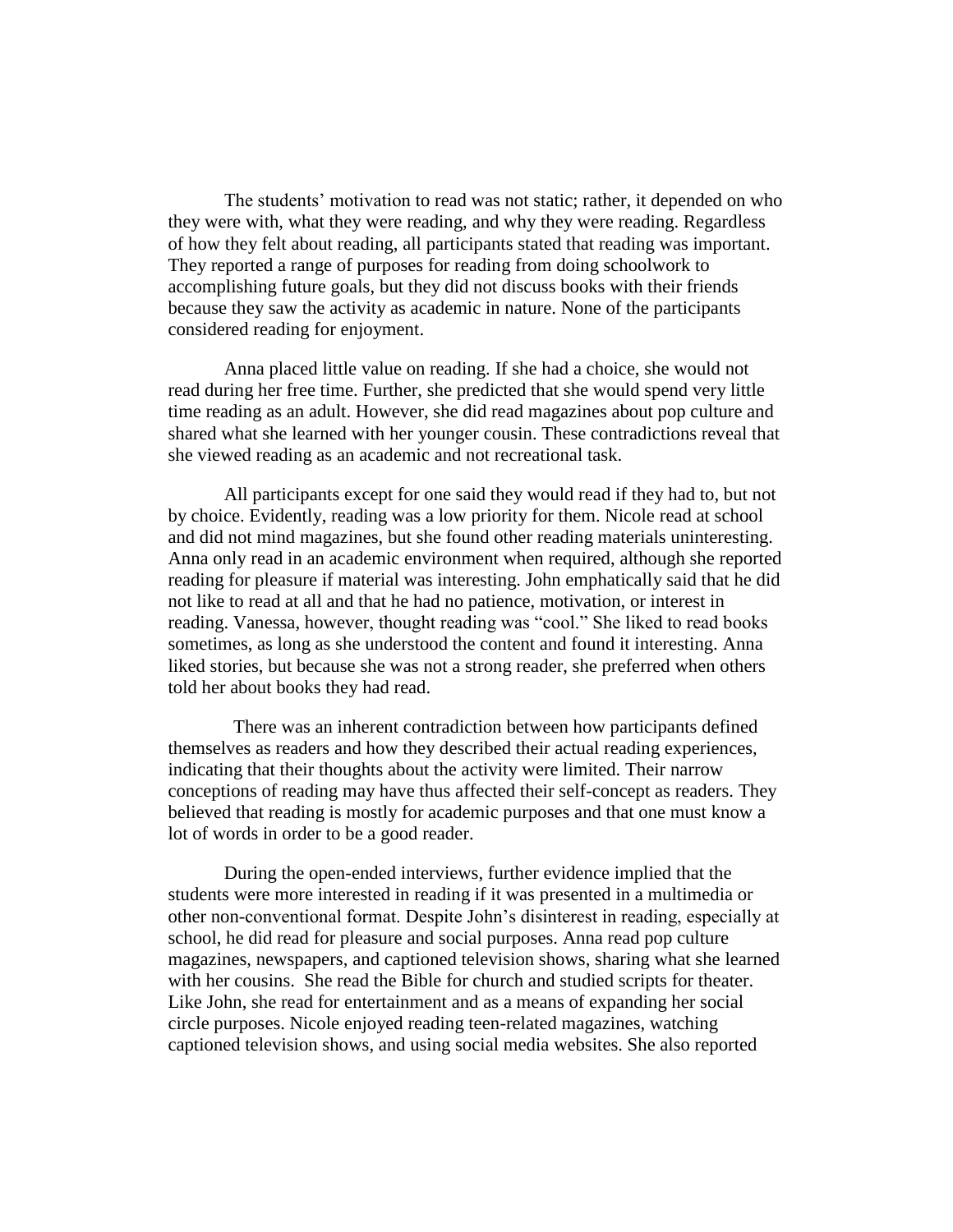sharing information she read with her friends and cousins. Vanessa read flyers and magazines. She discussed them whenever she stayed at friends' homes. She was the ASL Club secretary. Given her extracurricular activities, Vanessa had a broader range of purposes for reading than her peers. These comments suggest that the students read much more than they realized.

### **Discussion**

Three main findings emerged from the data analyses: first, the Latino Deaf students' conceptions of language came mostly from their parents and teachers, living in the United States, and their experiences being mainstreamed. None of the students expressed strong negative feelings about Spanish, English, or ASL. Importantly, though, the participants were either immigrants or children of immigrants, which had an impact on their attitudes toward the importance of English in the United States. In particular, their attitudes toward English were more similar to those of immigrants than those of Deaf Anglo students.

These results indicate that Deaf Latino students might feel comfortable in a school with a large immigrant population than in a residential Deaf school with few immigrants. However, they may benefit if residential Deaf schools (or mainstreamed Deaf/HH programs) are better at teaching students about multiculturalism. A diverse school environment may show these types of students that using multiple languages is normal and even valued. And, in turn, encouraging these viewpoints might subsequently provide students with more secure identities. Most likely, the combination of pride in their Mexican heritage and the emphasis their parents placed on learning English contributed to these students' assimilation into the school environment and to their impartiality of one language over the other.

The participants went to school with many students whose first language was not English. They, like the participants, were bilingual. This bilingual presence is not representative of most comprehensive public schools or residential Deaf schools. Generally, bilinguals have an easier time finding a place of belonging and thus developing a positive self-image, particularly when they are surrounded by other bilingual individuals who share an appreciation of multilingualism (Crawford, 1999). In this study, Deaf Latino mainstreamed students who were trilingual in English, ASL, and Spanish reported distinct purposes for each of these languages and did not plan to stop using them. Most viewed Spanish as a language used outside of school with their family members, although some studied it in school. Overall, the students did not attend to the grammatical aspects of Spanish as carefully as they did with English. Further, they often overlooked grammatical errors in ASL. Even though this school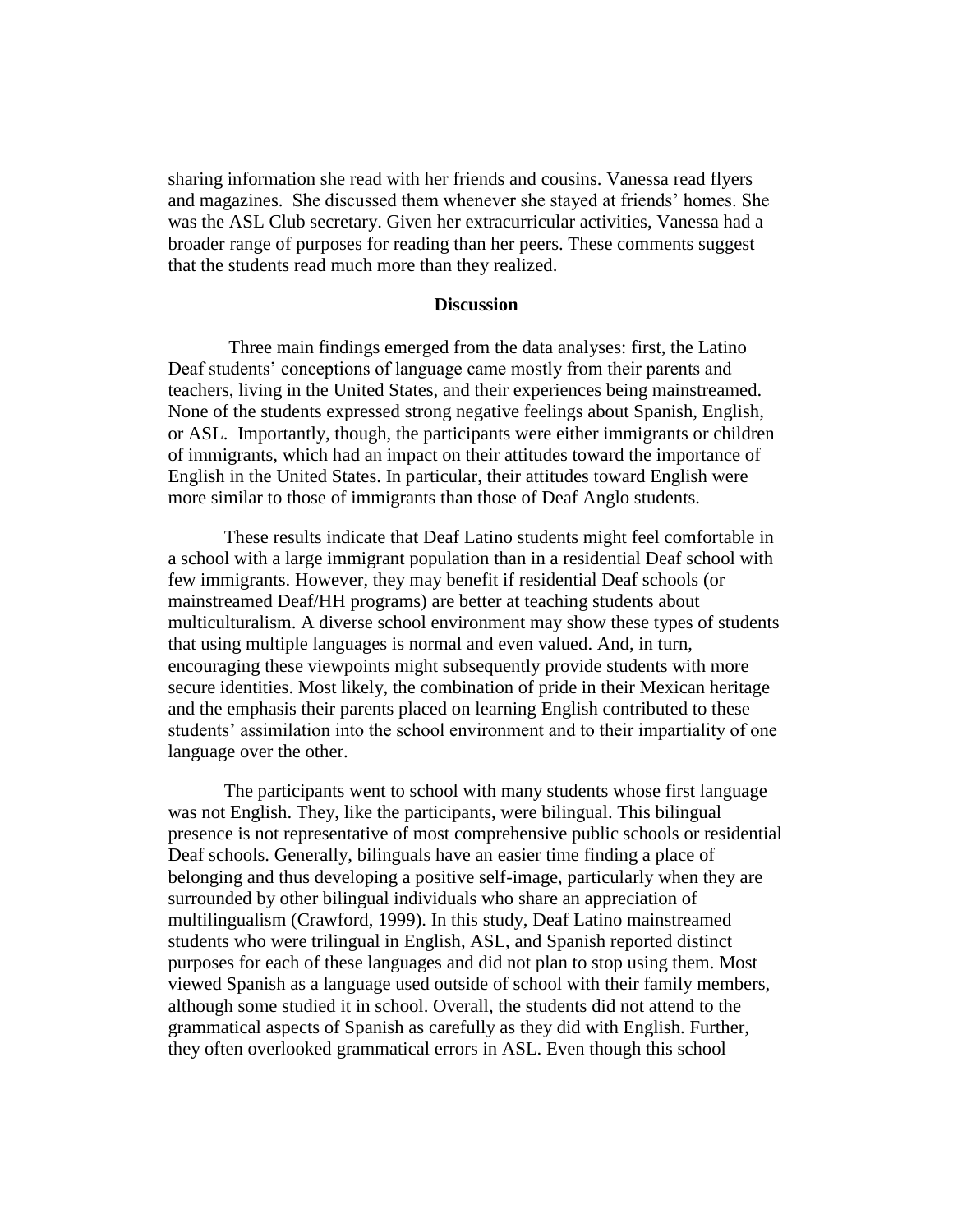offered ASL classes for hearing students, none was available for Deaf students who wished to improve their signing. This context-dependent use of language holds many implications. For instance, the students considered themselves fluent signers because their perceptions of their ASL skills were based on their ability to communicate with their peers. However, according to my observations and based on my experiences as a Deaf person and a native ASL signer, their selfevaluations were incorrect. They may have been fluent in basic interpersonal communication skills (BICS), but not in communicative/academic language proficiency (CALP) (Cummins, 2006). The more students understand the languages they know, the easier it is for them to apply this knowledge during further foreign language instruction. This supports the Common Underlying Proficiency (CUP) and Language Interdependence Theories (Cummins, 1994; 2006), which posit that experience with either of two languages can foster proficiency applicable to both. Hence, in order to ensure age-appropriate cognitive development, it is imperative that students develop solid first-language competence (Cummins, 1994; 2006).

Research has shown that Deaf people who have better ASL skills demonstrate superior reading and writing skills in English (Freel et al., 2011; Hrastinski & Wilbur, 2016). These findings suggest that students may benefit from comprehensive exposure to academic ASL, as this may improve their reading skills. It would be especially beneficial for these students to receive direct instruction from teachers who are fluent ASL users and can employ strategies to help them connect ASL to English (Nover & Andrews, 2000; Padden & Ramsey, 1998; Strong & Prinz, 1997).

Deaf mainstreamed students tend to have poor self-concepts as readers. Self-concepts as readers are influenced by their narrow views of reading. Although their friends think they are good readers, they do not view themselves as such. In turn, their knowledge of vocabulary and their reading behavior influence their self-concept. However, students' motivation to read is highly social. Opportunities to share texts with their families and friends play a major role in whether or not they learn to enjoy reading. The students in this study reported outof-school reading activities that they did not count as reading, but nonetheless involved reading skills. Students' motivation to read often stemmed from social purposes, such as reading materials other than books and partaking in social networking (Guthrie et al., 2006; Wigfield et al., 2004). Interestingly though, students generally defined reading as a school-based activity. On the one hand, they stated that reading was "boring," but on the other hand, they discussed how enjoyable it could be with respect to perusing gossip and movie magazines and talking with friends online. Although the students said they read various materials including websites, closed captions, text messages, magazines, and books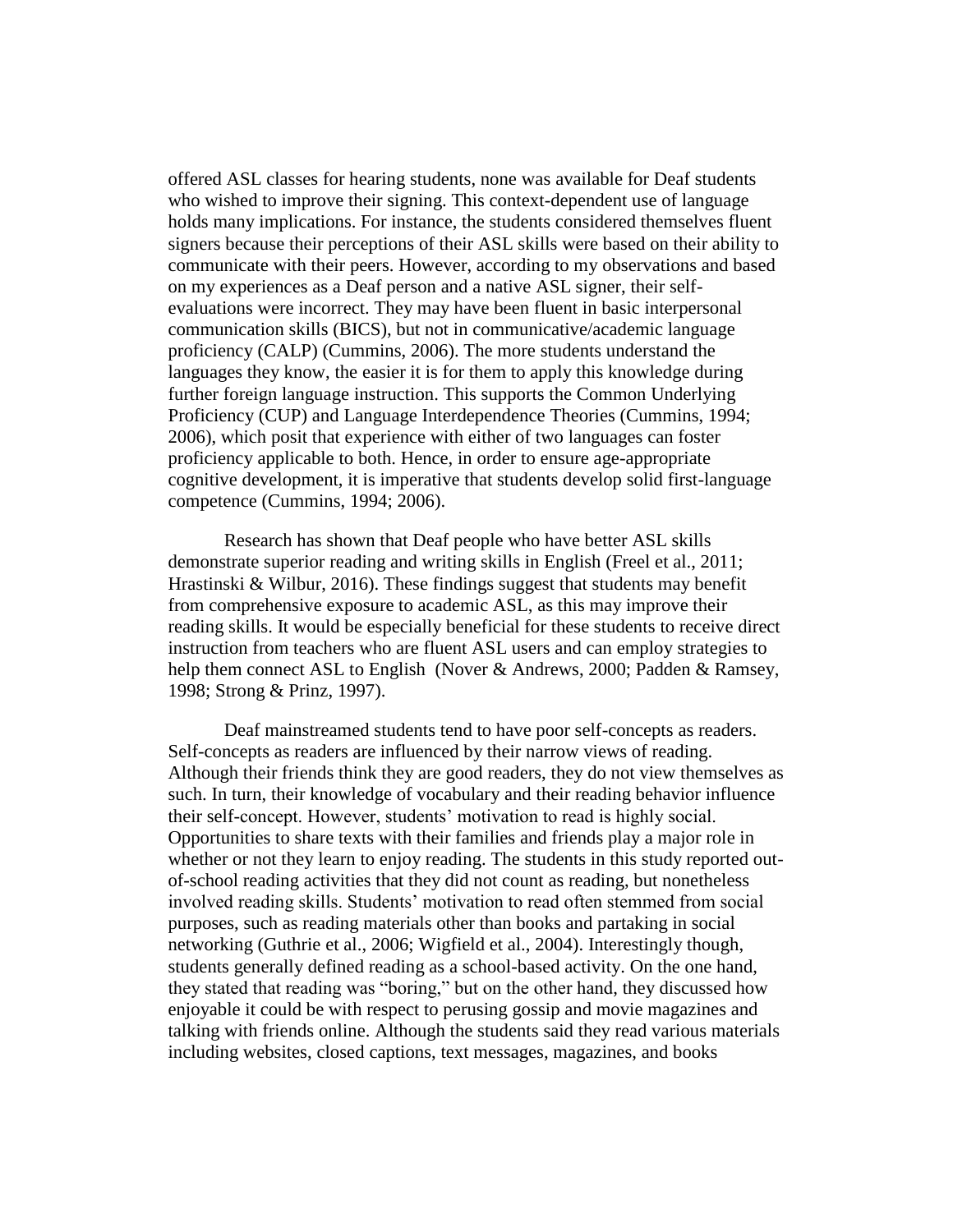(Koskinen, et al., 1986; Parault & Williams, 2009), they still did not view themselves as readers. This underscores the importance of introducing a wide range of reading materials to students to broaden their narrow definition of reading. In sum, students should be taught that being a "good reader" is not limited to reading in school, and that reading has significant value beyond the classroom.

Teachers can examine students' daily reading behavior and materials and encourage them to be more aware of what they read and of how they do so for multiple purposes. This insight will lead to students developing their selfperception as readers. As Partin and Hendricks (2002) stated, teachers should expand their scope of what they consider acceptable reading material. Including popular culture, music, the Internet, and magazines in the curriculum may help promote the social aspects of reading and thus enable students to read with the goal of sharing what they learn with friends (Hughes et al., 2011). Another idea is to read books that have been adapted into motion pictures to incentivize students (Koskinnen et al., 1986). Teachers play an instrumental role in enhancing students' self-concept as readers and broadening their definition of reading. They can modify lesson plans to better engage students in the classroom by framing academic reading in a more "everyday" context. As Pitcher et al. (2007) said, "Adolescents are the major stakeholders in their education, and we, the adults, need to listen to what they have to say" (p. 384).

Students felt supported in their reading efforts when teachers read aloud and the information was translated into ASL either directly or via an interpreter. Shared reading (i.e., the interaction between adult and student regarding a particular book) is an effective way to promote language and literacy, vocabulary, grammatical knowledge, and metalinguistic awareness (Snow, 1983). One student described shared reading as when teachers read aloud at the beginning of the lesson before letting students do so on their own. Another strategy these students found helpful was when the teacher introduced and discussed new vocabulary. These remarks epitomize the importance of training teachers how to foster interactive and stimulating reading environments for their Deaf students. Pairing ASL with reading instruction will provide more opportunities for students to learn the material. Teachers can employ a wide range of instructional methods when helping students learn to read: modeling metalinguistic skills such as what to think about while reading, connecting the text to prior experiences or to other texts, and preview, view, and review the texts. The participants in this study had a narrow range of strategies for constructing meaning in text. Teachers could boost the motivation of these students as well as their confidence in their reading skills by using the aforementioned strategies.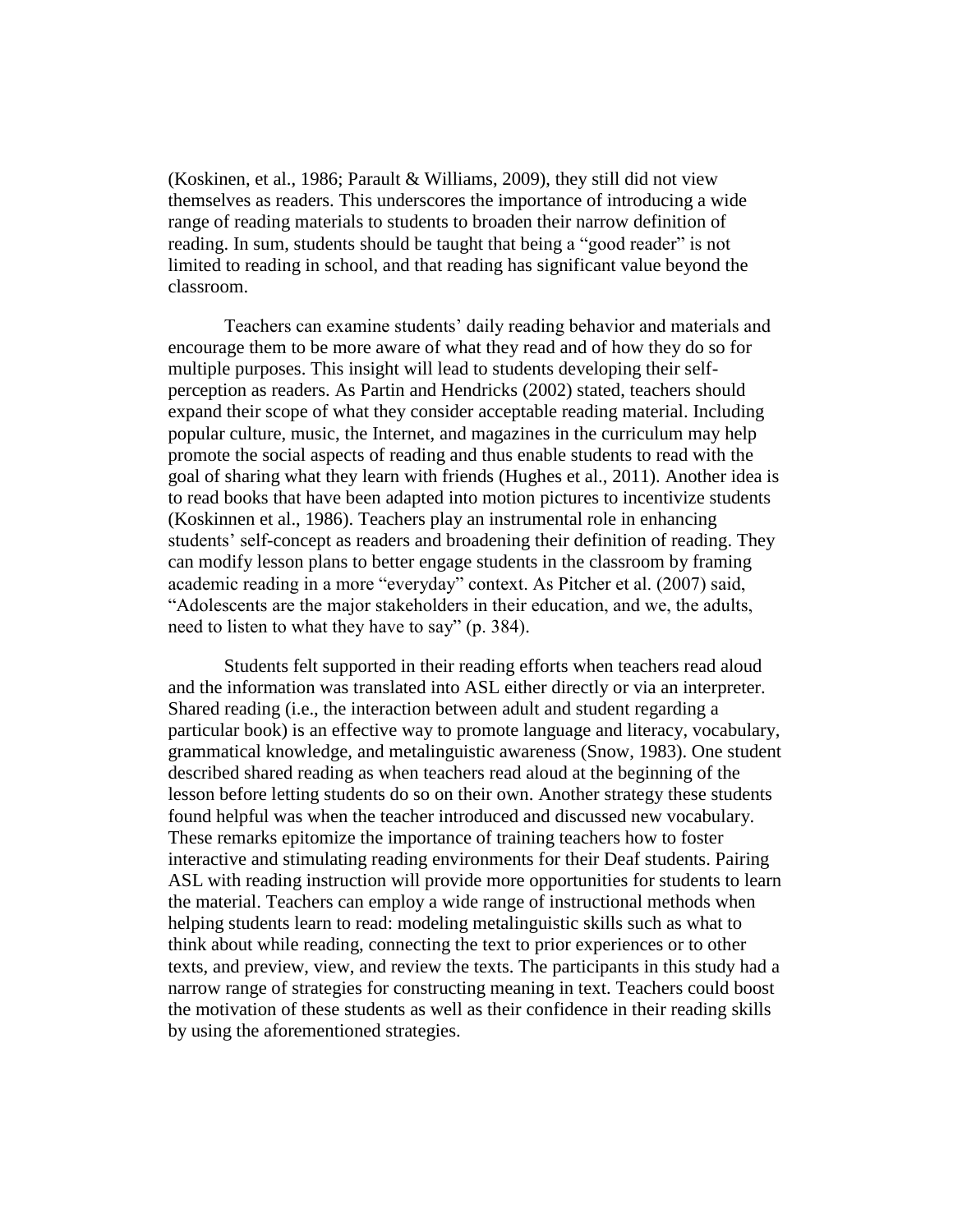#### **Limitations of the Study**

Due to the small sample size, the analyses in this study should be replicated with other groups of Deaf students in similar school settings. The participants in this study were unique because their high school was situated within 10 miles from the Mexico-United States border and because they were Latino and mainstreamed. One needs to be cautious before applying these findings to Deaf Latino students in residential schools because all students there are deaf or of those with deaf parents. Their experiences or self-concept may be different. In addition, our knowledge of non-Anglo Deaf students is limited; therefore, it would be beneficial to replicate this study with other racially diverse groups (e.g., Black Deaf students) in both mainstreamed and residential Deaf schools.

### **Recommendation for Future Research**

This research focused primarily on factors contributing to reading motivation among Deaf Latino students. There are more topics to examine in understanding how students with these demographics who are mainstreamed differ from their peers who attend residential Deaf schools. For example, how do these two groups vary with respect to their reading habits in various environments such in the home, in the classroom, or in other social settings?

Another potential topic to explore is the detailed ethnography of home life among Deaf Latinos and how the parents' communication styles and attitudes towards academics and reading activities influence their children's reading interests. Other important aspects of home life include how Deaf students' experiences living on the border and visiting Mexico may affect their desire to actively engage in academics and reading. Finally, birth order may be significant in shaping these individuals' reading motivation because the eldest children in Latino families tend to be the providers and interpreters for the family. It remains unknown whether these responsibilities facilitate or hinder reading motivation.

Future research could incorporate correlations of students' SAT scores and grade point averages with their various characteristics of motivation. Moreover, the overall demographics of the student body may have an impact on Deaf students' language and reading experiences.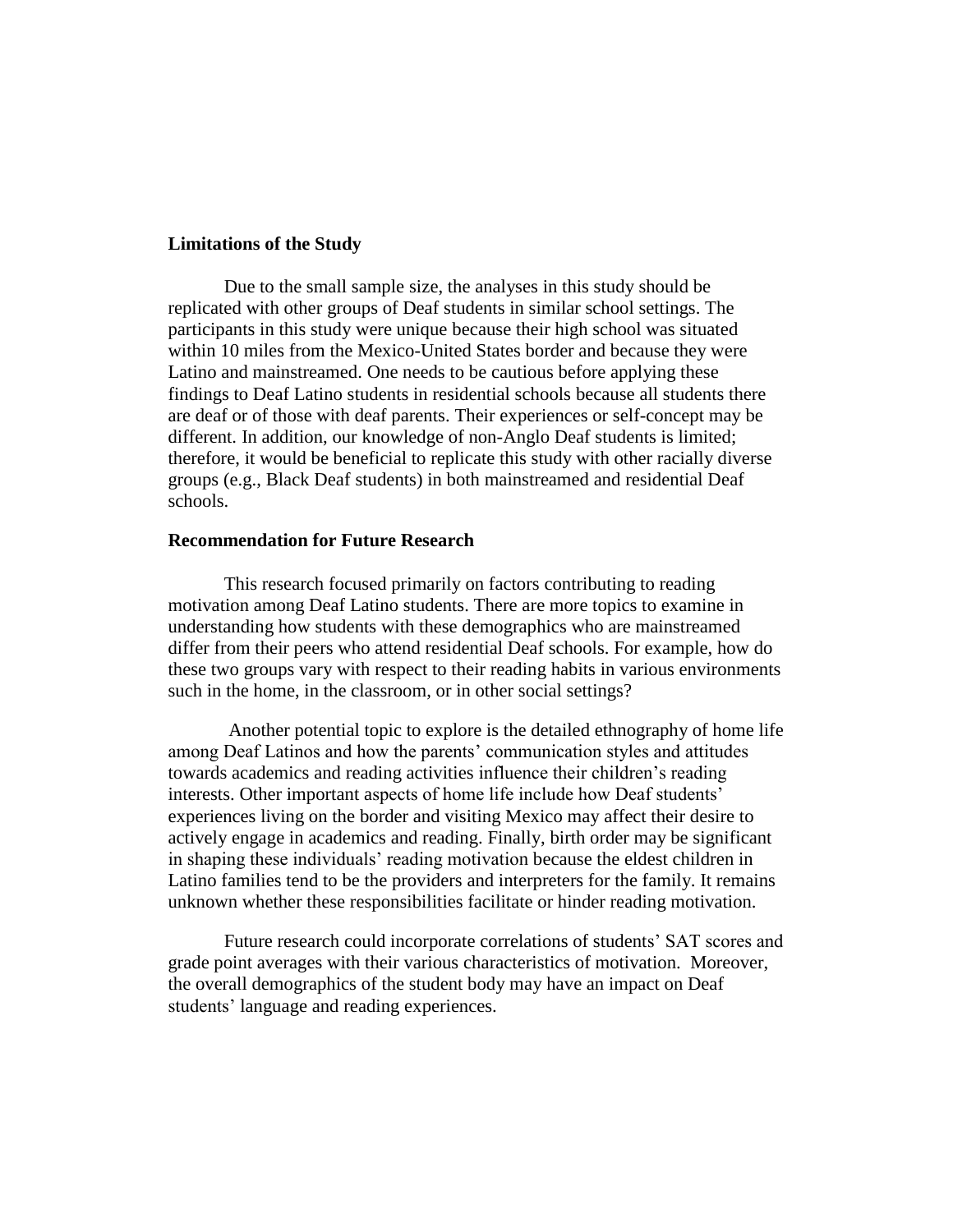The challenges that Deaf multilingual readers face are highly complex and not yet well understood. Reading often becomes associated with academics and separated from leisure reading Fortunately, bilingual strategies can help young people reclaim reading for enjoyment and eventually increase their likelihood of mastering academic reading. Study participants were successful in acquiring BICS (or conversational skills) in English, Spanish, and ASL. Future research should investigate how academic coursework in ASL may help Deaf students gain a stronger understanding of various aspects of language.

# **Final Reflection**

Educators teach students, regardless of their ethnic background or hearing level, to prepare them for life outside the classroom. Deaf Mexican students in this study bring with them a pride of heritage, a positive attitude toward multilingualism, and an adaptable spirit that allows them to shift their language use according to needs and context. These are all valuable characteristics they will carry with them into adult life. Current methods for educating this unique population need to change in order to maximize their learning. As with all students, this begins with identifying and capitalizing on student strengths to help them gain new and productive skills. The students in this study were able to acquire advanced reading skills because their teachers were aware of each one's strengths and weaknesses. It is therefore our responsibility as educators to listen to what our students tell us and to learn from them.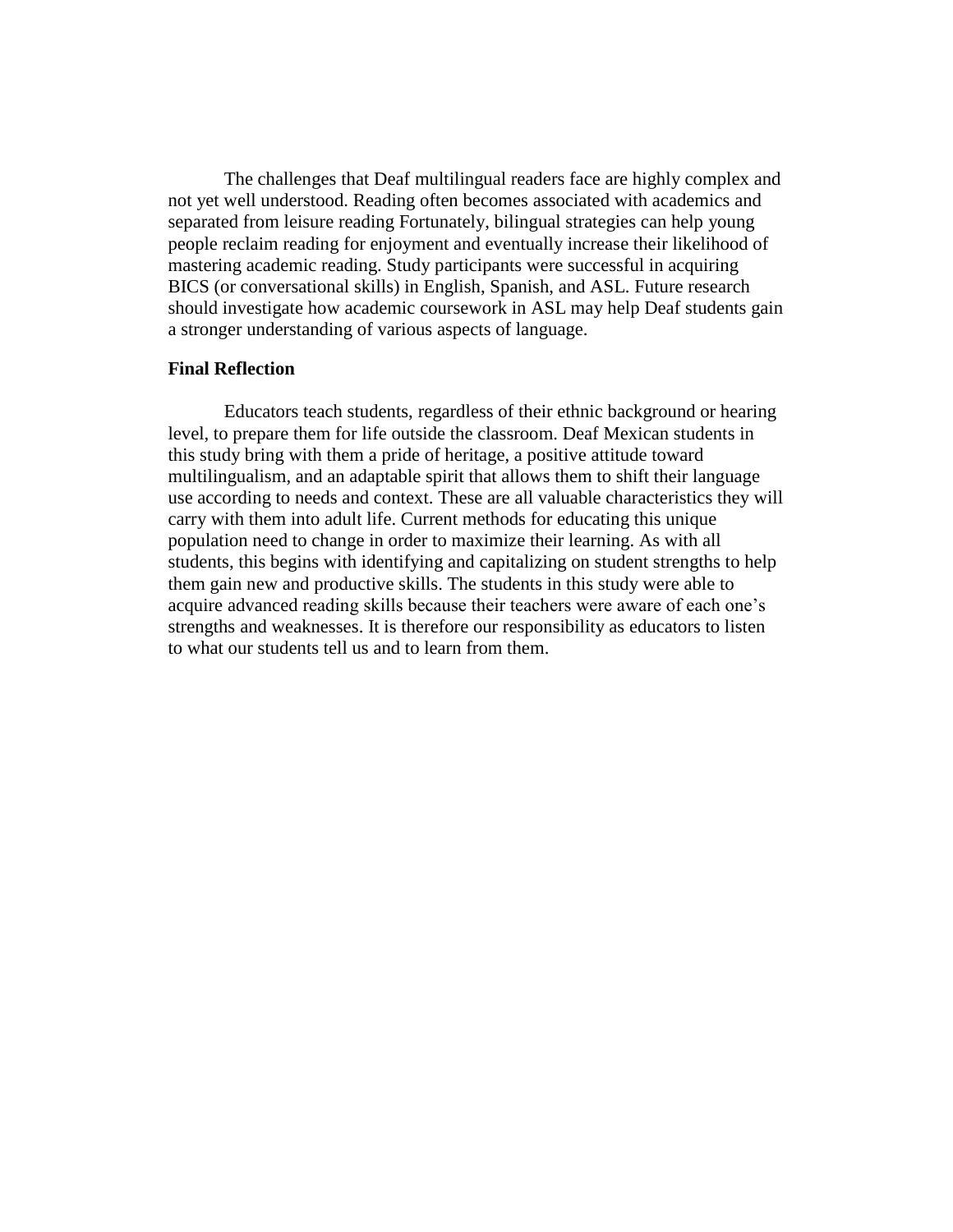#### **References**

- Baker, L., Afflerbach, P., & Reinking, D. (Eds.). (1996). *Developing engaged readers in school and home communities.* Mahwah, NJ: Lawrence Erlbaum Associates, Inc.
- Bernstein, B. (1972). Social class, language, and socialization. In P.P. Giglioli (Ed.), *Language and Social Context.* Baltimore, MD: Penguin Books.
- Biancarosa, G., & Snow, C. (2004). *Reading next — A vision for action and research in middle and high school literacy: A report to Carnegie Corporation of New York*. Washington, DC: Alliance for Excellence in Education.
- Blackwell, P. M., & Fischgrund, J. E. (1984). Issues in the development of culturally responsive programs for deaf students from non-Englishspeaking homes. In G. L. Delgado (Ed.), *The Hispanic Deaf: Issues and challenges for bilingual special education. (*154-166). Washington DC: Gallaudet College Press.
- Chapman, J. W., & Tunmer, W. E. (1995). Development of young children's reading self- concepts: An examination of emerging subcomponents and their relationship with reading achievement. *Journal of Educational Psychology, 87,* 154-167. doi: 10.1037/0022-0663.87.1.154
- Chapman, J. W., & Tunmer, W. E. (1997). A longitudinal study of beginning reading achievement and reading self-concept. *British Journal of Educational Psychology, 67,* 279-291. doi:10.1111/j.2044- 8279.1997.tb01244.x
- Chapman, J.W., & Tunmer, W. E. (1999). Reading Self-Concept Scale. In R. Burden (Ed.), *Children's self-perceptions* (pp. 29-34). Windsor, England: NFER-Nelson.
- Chapman, J. W & Tunmer, W. E (2002). Relations between self-perceptions and literacy achievement: developmental factors and Matthew effects. Proceedings from *Self-concept Research: Driving International Research Agendas.* Sydney, Australia.
- Cohen, O. P., Fischgrund, J. E., and Redding, R. (1990). Deaf children from ethnic, linguistic and racial minority backgrounds: An overview. *American Annals of the Deaf*, 135, 67-73.
- Cook-Gumperez, J. (1981). Persuasive talk: The social organization of children's talk. In J. Green & C. Wallat (Eds.), *Ethnography and Language in Educational Setting.* Norwood, NJ: Ablex.
- Crawford, J. (1999). *Bilingual education: History, Politics, Theory, and Practice*  $(4<sup>th</sup>$  ed.) Los Angeles, CA: Bilingual Education Resources, Inc.
- Cummins, J. (1994). Knowledge, power and identity in teaching English as a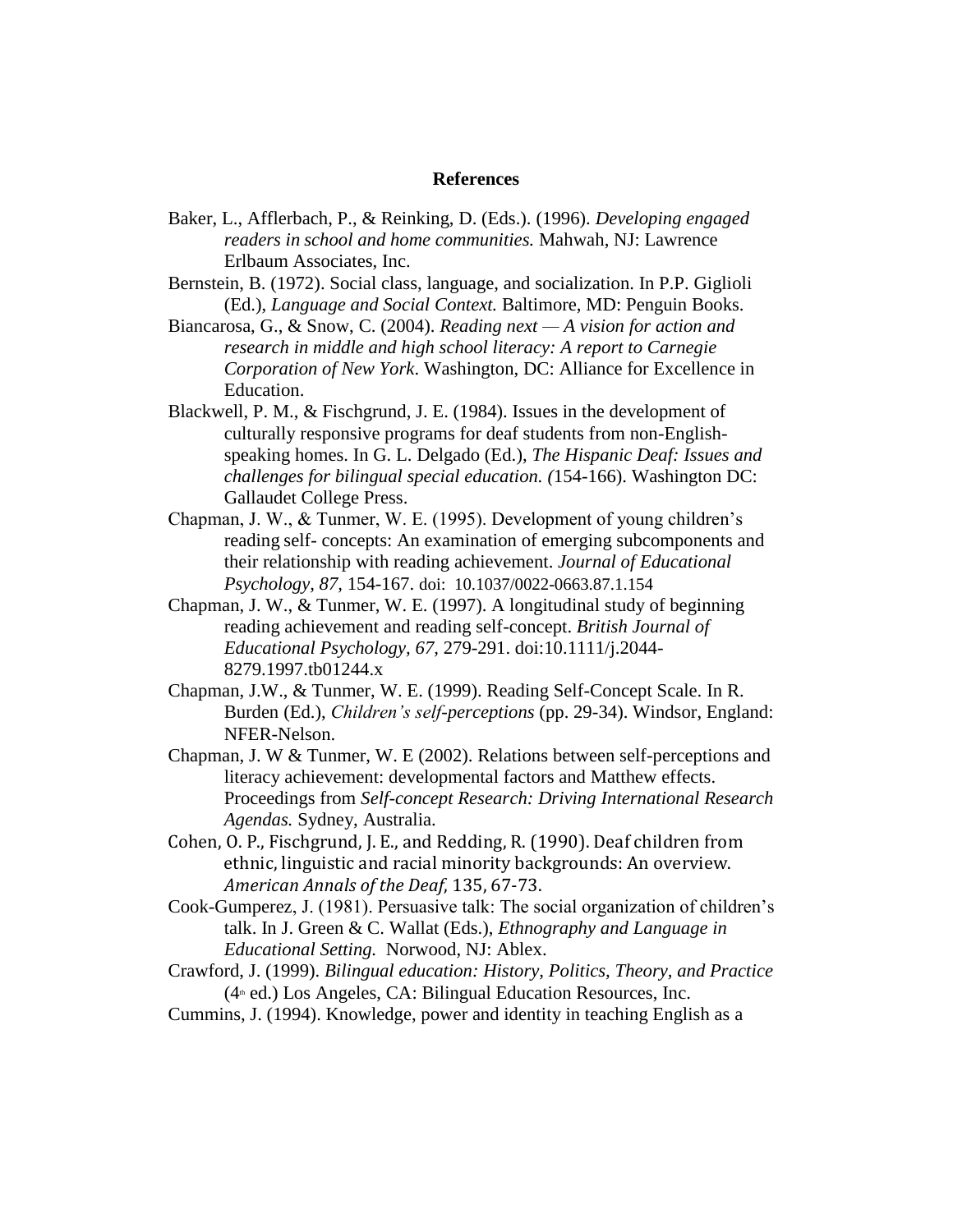second language. In F. Genesee (Ed.), *Educating second language children: The whole child, the whole curriculum, the whole community*. (pp. 33-58). Cambridge, UK: Cambridge University Press.

Cummins, J. (2006). *The relationship between ASL proficiency and English academic development: A review of the research*. Retrieved from http://www.mhb.jp/mhb\_files/CumminsDeaf.rtf

- Delgado, G.L. (2000) How are we doing? In K. M. Christensen & G. L. Delgado (Eds.), *Deaf Plus: A Multicultural Perspective.* San Diego, CA: DawnSignPress.
- Fairclough, N. (2010). *Critical discourse analysis* (2nd ed.). London, UK: Longman.
- Freel, B. L., Clark, M. D., Anderson, M. L., Gilbert, G. L., Musyoka, M. M., & Hauser, P. C. (2011). Deaf individuals' bilingual abilities: American Sign Language proficiency, reading skills, and family characteristics. *Psychology*, *2*(01), 18. doi: 10.4236/psych.2011.2100
- Fullerton, S. K. (2001). Achieving motivation: Guiding Edward's journey to literacy. *Literacy, Teaching, and Learning, 6*(1), 43-71. Retrieved from http://www.readingrecovery.org/pdf/Journals/LTL/LTL\_Vol6\_No1- 2001/LTL\_6.1-Fullerton.pdf
- Gallaudet Research Institute. (December 2003). *Regional and National Summary Report of Data from the 2002-2003 Annual Survey of Deaf and Hard of Hearing Children and Youth.* Washington, DC: GRI, Gallaudet University.
- Gambrell, L. B., Palmer, B. M., Codling, R. M., & Mazoni, S. A. (1996). Assessing motivation to read. *The Reading Teacher, 49,* 518-533. Retrieved from http://files.eric.ed.gov/fulltext/ED384008.pdf
- Giacchino-Baker, R. (1992). *Recent Mexican immigrant students' opinions of their use and acquisition of English as a second language in an "English-Only" American high school: A qualitative study*. (Unpublished doctoral dissertation). The Claremont Graduate University.
- Guthrie, J. T., & Wigfield, A. (Eds.). (1997). *Reading engagement: Motivating readers through integrated instruction.* Newark, DE: International Reading Association.
- Guthrie, J. T., & Wigfield, A. (2000). Engagement and motivation in reading. In M. L. Kamil, P. B. Mosenthal, P. D. Pearson, & R. Barr (Eds.), *Handbook of Reading Research* (Vol. 3, pp. 403-422). Mahwah, NJ: Lawrence Erlbaum.
- Guthrie, J., Wigfield, A., Humenick, N., Perencevich, K., Tabaoda, A., & Barbosa, P. (2006). Influences of stimulating tasks on reading motivation and comprehension. *The Journal of Educational Research, 99*(4), 232- 245. doi: 10.3200/JOER.99.4.232-246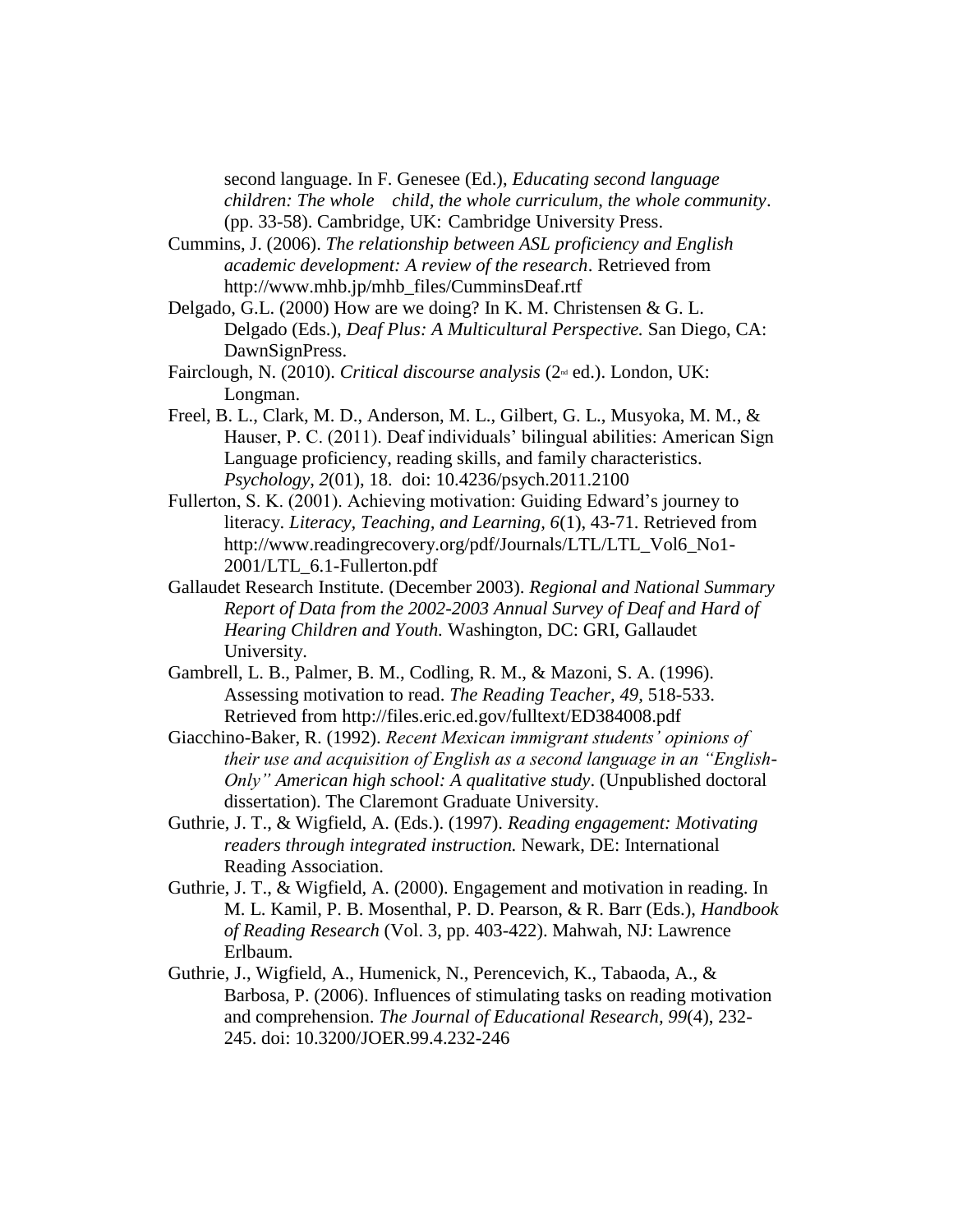Hitchcock, C. H., Prater, M. A., & Dowrick, P. W. (2004). Reading comprehension and fluency: Examining the effects of tutoring and video self-modeling on first-grade students with reading difficulties. *Learning Disability Quarterly, 27*, 89-103.

Hrastinski, I., & Wilbur, R. B. (2016). Academic achievement of deaf and hard of hearing students in an ASL/English bilingual program. *Journal of Deaf Studies and Deaf Education*, *21*(2), 1-15. doi: 10.1093/deafed/env072

Hughes, J. M., King, A., Perkins, P., & Fuke, V. (2011). Adolescents and "autographics": Reading and writing coming-of-age graphic novels. *Journal of Adolescent & Adult Literacy*, *54*(8), 601-612. doi: 10.1598/JAAL.54.8.5

Kamil, M. L. (2003). *Adolescents and literacy: Reading for the 21st century.*  Washington, DC: Alliance for Excellent Education. Retrieved from https://www.carnegie.org/media/filer\_public/ff/cc/ffcc9965-bed2- 406e-8e6e-907e09b8cb8c/ccny\_grantee\_2003\_adolescents.pdf

- Koskinen, P. S., Wilson, R. M., & Jensema, C. J. (1986). Using closed-captioned television in the teaching of reading to deaf students. *American Annals of the Deaf*, *131*(1), 43-46. doi: 10.1353/aad.2012.0751
- Krashen, S. D. (1992). *Fundamentals of language education.* Torrance, CA: Laredo Publishing.
- Lane, H. (1992). *The mask of benevolence: Disabling the deaf community.* New York, NY: Alfred E. Knopf.
- Lane, H., Hoffmeister, R., and Bahan, B. (1996). *A journey into the deaf-world.*  San Diego, CA: DawnSignPress.
- Lepper, M. (1988). Motivational considerations in the study of instruction. *Cognition and Instruction, 5*(4), 289-309. Retrieved from http://www.jstor.org/stable/3233574
- Luke, A. (1995). Text and discourse in education: An introduction to critical discourse analysis. In M. W. Apple (Ed.), *Review of Research in Education, 21*, 3-48. Retrieved from http://www.jstor.org/stable/1167278z
- Marsh, H. W. (1986). Verbal and math self-concepts: An internal/external frame of reference model. *American Educational Research Journal, 23,* 129-149. doi: 10.3102/00028312023001129
- Meltzer, J., & Hamann, E. T. (2004). *Meeting the literacy development needs of adolescent English language learners through content area learning, Part two: Focus on classroom teaching and learning strategies.* Providence, RI: The Education Alliance at Brown University. doi: 10.1.1.475.5110
- Nicholson, T. (2000). *Reading the writing on the wall: Debates, challenges and opportunities in the teaching of reading.* Palmerston North, New Zealand: Dunmore Press.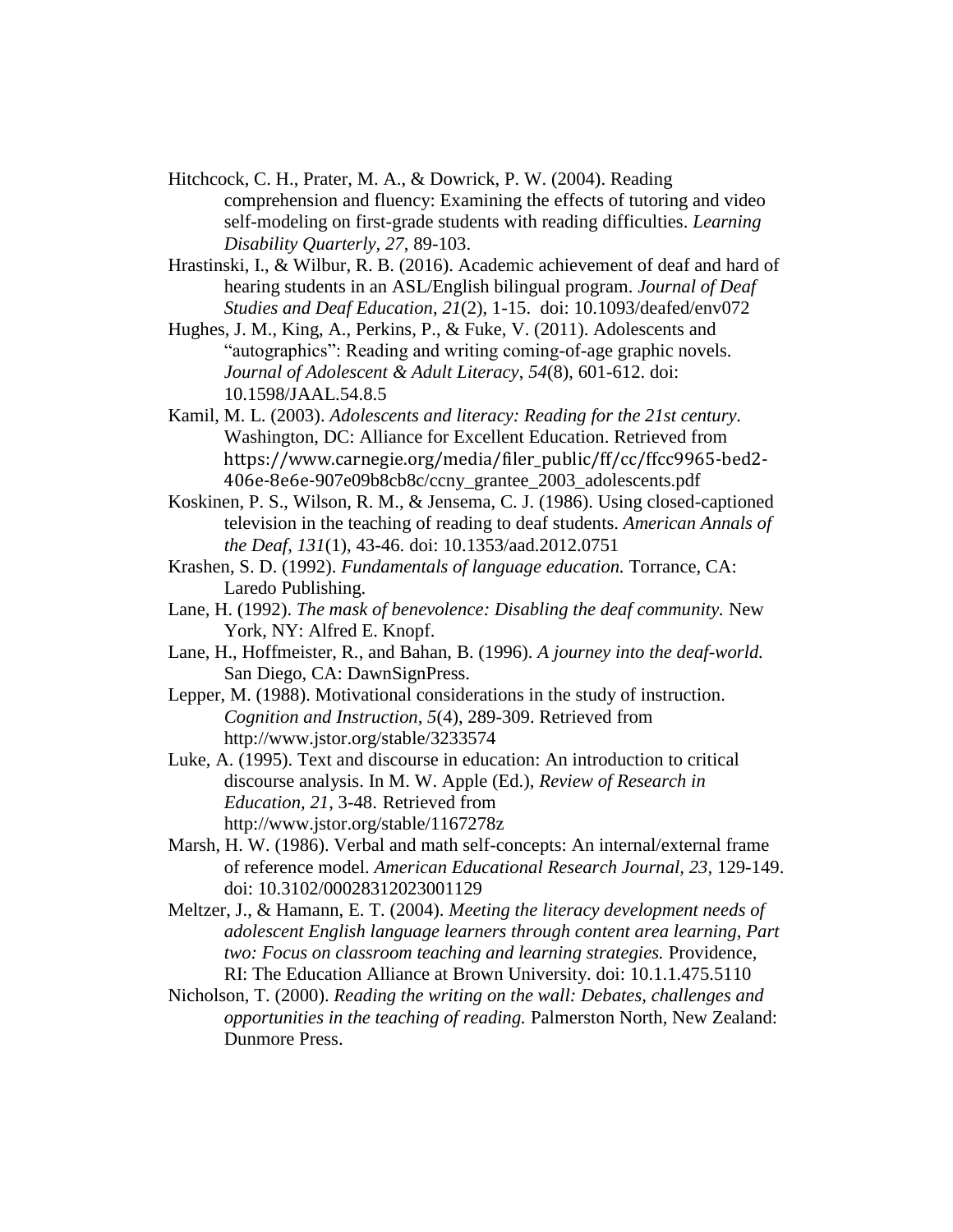- Nover, S., & Andrews, J. (2000). *Critical pedagogy in deaf education: Teachers, reflections on creating a bilingual classroom for deaf learners: Year 3 (1999- 2000)*. Santa Fe, NM: New Mexico School for the Deaf. Retrieved from www.gallaudet.edu/documents/year3.pdf
- Padden, C., & Humphries, T., (1988). *Deaf in America: Voices from a culture.*  Cambridge, MA: Harvard University Press.
- Padden, C. & Ramesy, C. (1998) Reading ability in signing deaf children. *Topics in Language Disorders, 18*, 30-46. doi: 10.1097/00011363- 199818040-00005
- Paez, D. & Fletcher-Carter, R. (2010). Exploring the personal cultures of rural culturally diverse students. *Rural Special Education Quarterly, 29*(2). Retrieved from [https://www.questia.com/library/journal/1P3-](https://www.questia.com/library/journal/1P3-2202943631/exploring-the-) [2202943631/exploring-the-p](https://www.questia.com/library/journal/1P3-2202943631/exploring-the-)ersonal-cultures-of-rural-deaf-hard
- Parault, S. J. & Williams, H. M. (2009). Reading motivation, reading amount, and text comprehension in deaf and hearing adults. *Journal of Deaf Studies and Deaf Education*, *15*(2), 120-35. doi: 10.1093/deafed/enp031
- Partin, K., & Hendricks, C.G. (2002). The relationship between positive adolescent attitudes towards reading and home literary environment. *Reading Horizons, 43,* 61-75. Retrieved from http://connection.ebscohost.com/c/articles/12825947/relationshipbetween-positive-adolescent-attitudes-toward-reading-home-literaryenvironment.
- Peterson, C. L., Caverly, D. C., Nicholson, S. A., O'Neal, S., & Cusenbary, S. (2000). *Building reading proficiency at the secondary school level: A guide to resources.* Retrieved from http://www.sedl.org/pubs/catalog/items/read16.html.
- Pitcher, S. M., Albright, L. K., DeLaney, C. J., Walker, N. T., Seunarinesingh, K., Mogge, S., Headley, K. N., Ridgeway, V., Peck, S., Hunt, R., & Dunston,
- P. J. (2007, February). Assessing adolescents' motivation to read. *Journal of Adolescent & Adult Literacy*, *50*(5), 378–396. doi:10.1598/JAAL.50.5.5
- Ramsey, C. (2000). On the border: Cultures, families, and schooling in a transnational region. In K. Christensen and G. Delgado (Eds.), *Deaf Plus: A Multicultural Perspective,* 2nd ed. San Diego, CA: DawnSignPress.
- RAND Reading Study Group (2001). *Reading for understanding: Towards an R & D program in reading comprehension* (Technical report for the Office of Educational Research and Improvement). Washington, DC.
- Reed, J. H., Schallert, D. L., Beth, A. D., & Woodruff, A. L. (2004). Motivated reader, engaged writer: The role of motivation in the literate acts of adolescents. In T. L. Jetton & J. A. Dole (Eds.), *Adolescent literacy research and practice* (pp. 251- 282). New York, NY: Guilford Press.
- Rodriguez, O., & Santiviago, M. (1991). Hispanic deaf adolescents: A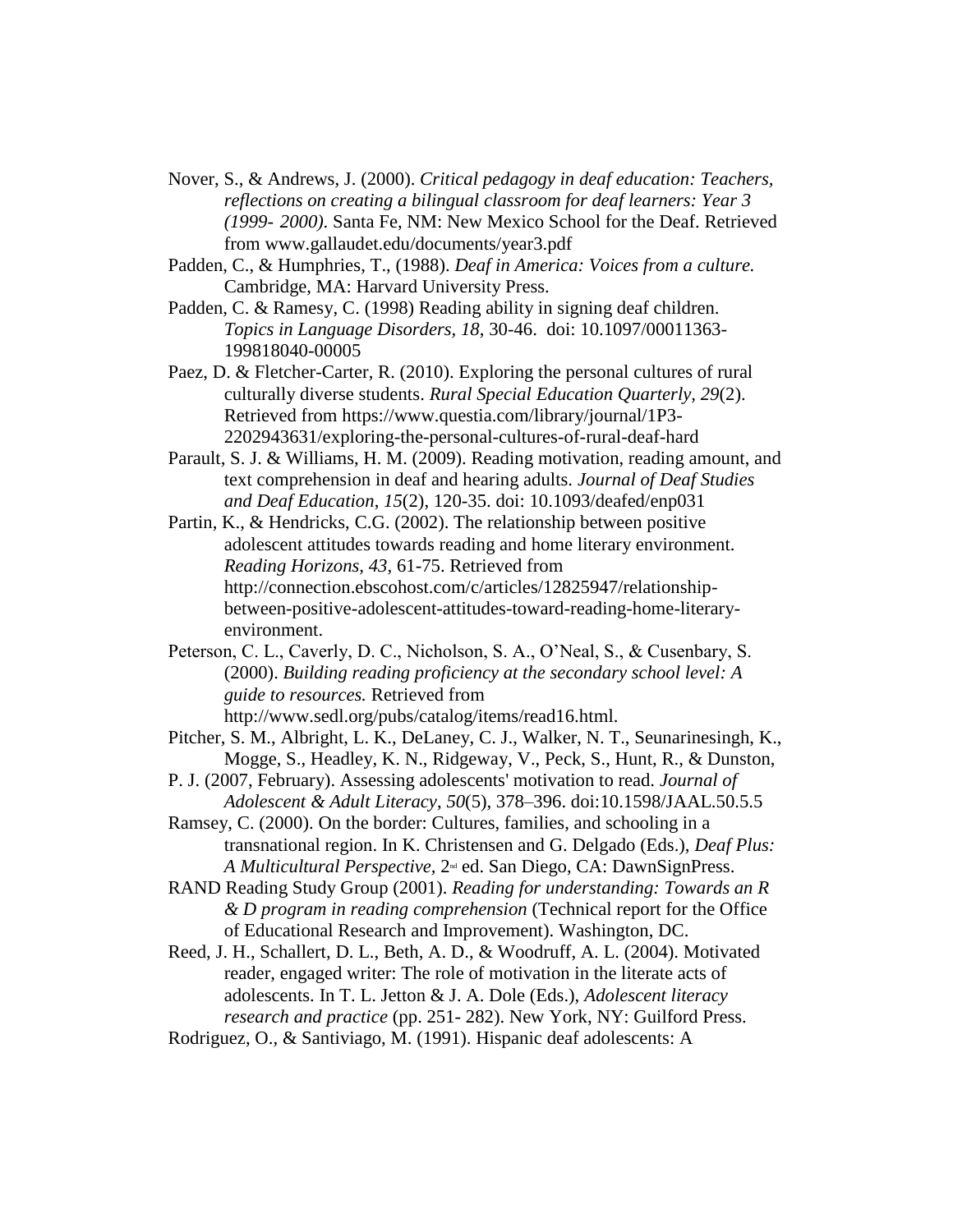multicultural minority. *Volta Review, 93*, 89-97.

- Rueda, R., & Dembo, M. H. (1995). Motivational processes in learning: A comparative analysis of cognitive and sociocultural frameworks. *Advances in Motivation and Achievement*: Culture, Motivation and Achievement (vol. 9), 255-289. Connecticut, CT: JAI Press.
- Rueda, R., & Moll, L. (1994). A sociocultural perspective on motivation. In H. F. O'Neil & M. Drillings (Eds.), *Motivation: Research and Theory*. Hillsdale, NJ: Lawrence Erlbaum Associates.
- Schieffelin, B., & Ochs, E. (1986). Language socialization. *Annual Review of Anthropology, 15*, 163-191. doi: 10.1146/annurev.an.15.100186.001115
- Sivan, E. (1986). Motivation in social constructivist theory. *Educational Psychologist, 21*, 209–233. doi: 10.1207/s15326985ep2103\_4
- Snow, C. E., Burns, M. S., & Griffin, P. (1998). *Preventing reading difficulties in young* 123 *children*. Washington, DC: National Academy Press.
- Strong, M. (1998). A bilingual approach to the education of young deaf children: ASL and English. In M. Strong (Ed.), *Language Learning and Deafness.*  (pp. 113-129). Cambridge, MA: Cambridge University Press.
- Strong, M. & Prinz, P. (1997). A study of the relationship between American Sign Language and English literacy. *Journal of Deaf Studies and Deaf Education*, *2*, 37–46. Retrieved from http://jdsde.oxfordjournals.org/content/2/1/37.full.pdf+html
- Traxler, C. (2000). The Stanford Achievement Test,  $9<sup>th</sup>$  edition: National norming and performance standards for deaf and hard-of-hearing students. *Journal of Deaf Studies and Deaf Education, 5,* 337-348.
- Valdes, G. (1996). *Con Respeto: Bridging the distances between culturally diverse families and schools.* New York, NY: Teachers College Press.
- Wigfield, A., & Eccles, J. S. (1992). The development of achievement task values: A theoretical analysis. *Developmental Review, 2,* 265–310. doi: 10.1016/0273-2297(92)90011-P
- Wigfield, A., Eccles, J. S., & Pintrich, P. R. (1996). Development between the ages of 11 and 25. In D. C. Berliner & R. C. Calfee (Eds.), *Handbook of educational psychology* (pp. 148-185). New York, NY: Simon & Schuster Macmillan.
- Wigfield, A., Guthrie, J. T., Tonks, S., & Perencevich, K. C. (2004). Children's motivation for reading: Domain specificity and instructional influences. *The Journal of Educational Research*, *97*(6), 299-310. Retrieved from http://www.jstor.org/stable/27548045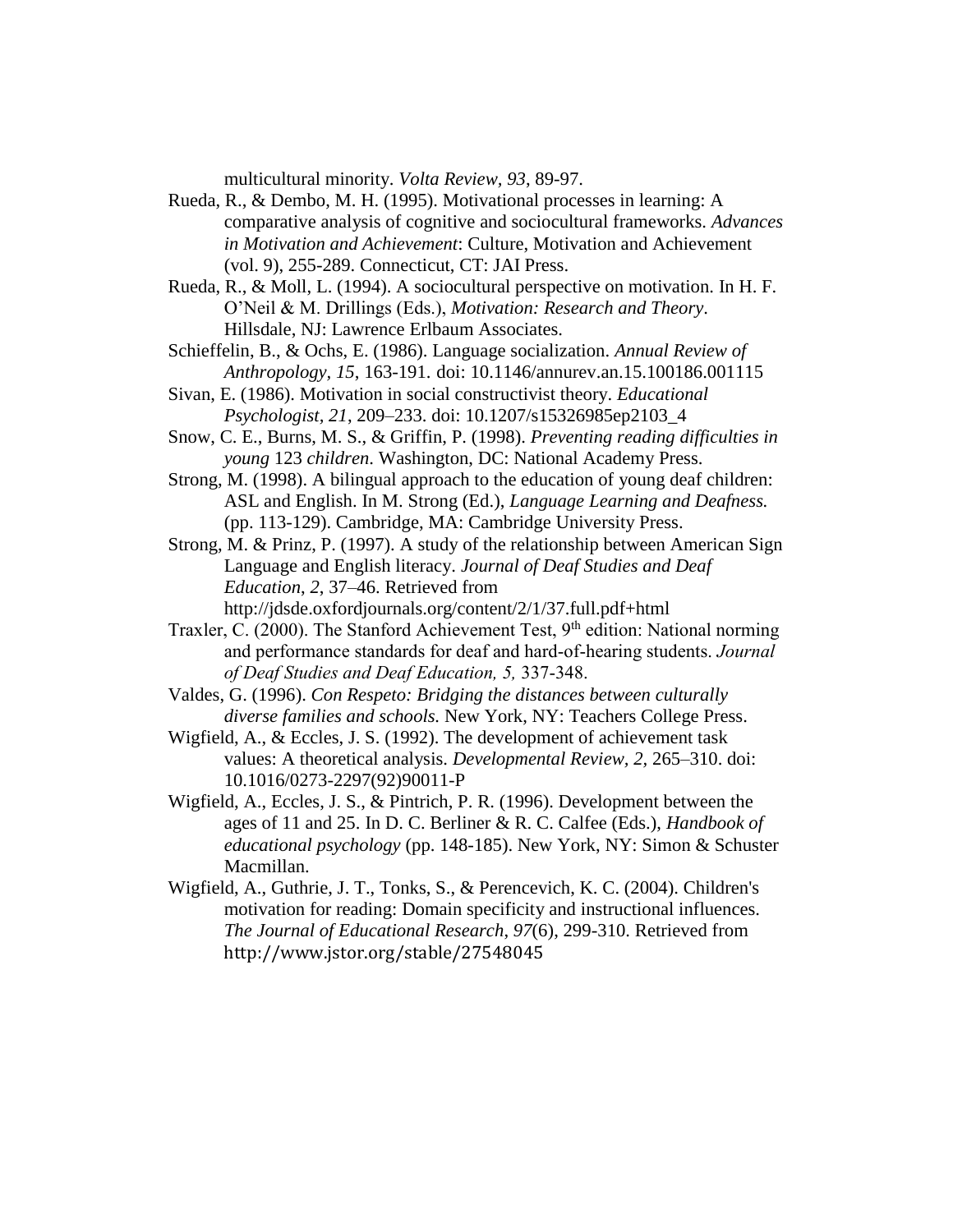### **Appendix A: Student Profiles**

#### **Anna, Freshman, 14**

Anna was born deaf, and acquired spoken Spanish as her first language. She has an older brother who is also deaf, and a younger brother who is hearing. She was born in Los Angeles and moved to Mexico for a few years before returning to California by the time she began preschool. In the fourth grade, they moved to San Diego.

Anna was the only Deaf student in her public school until she moved to San Diego. There, she enrolled in a public school with a self-contained program for Deaf and Hard of Hearing students. This was her first time being in a class with other Deaf students, and she learned how to sign. In middle and high school, she was mainstreamed with an interpreter for all of her classes. During her freshman year, she took two English classes, one for support and the other for general education.

Currently, she speaks Spanish at home and uses ASL with her Deaf friends. She occasionally speaks English or Spanish with her hearing peers, but has interpreters for her classes. At home, she helps facilitates communication between her deaf brother (sign language) and their mother (spoken Spanish) as needed. She visits Mexico almost every weekend. Her father passed away when she was very young, so her mother's brothers also visit them often from Mexico.

#### **John, Senior, 17**

John was born deaf in Los Angeles. After his younger sister, Anna, was born when he was three, his family moved back to Mexico. He first attended a pre-school for Deaf students in Mexico where Mexican Sign Language was used. The family then returned to Los Angeles when John was in the second grade.

When he was four years old, his father passed away. Like his sister, Anna, he frequents Mexico often, and his uncles come to visit from Mexico often. He lives with his mom, his deaf sister, and a younger brother who is hearing.

He was in a Deaf and Hard of Hearing self-contained program from preschool up to seventh grade with the exception of elective classes such as art, PE, and home economics. In eighth grade, he was fully mainstreamed with interpreters. Since his freshman year, he has taken English Concepts classes in the Resource Specialist Program. In these classes, they use the same textbooks as the general education English classes, but at a slower pace tailored to their needs.

During his junior year, John took Spanish level 1 and 2 classes. When he was a sophomore, he attended a National Language and Literacy Camp at South Dakota, and then attended the Youth Leadership Camp in Oregon when he was a junior. He played football and was a part of the track and field team.

His first languages were Mexican Sign Language and spoken Spanish.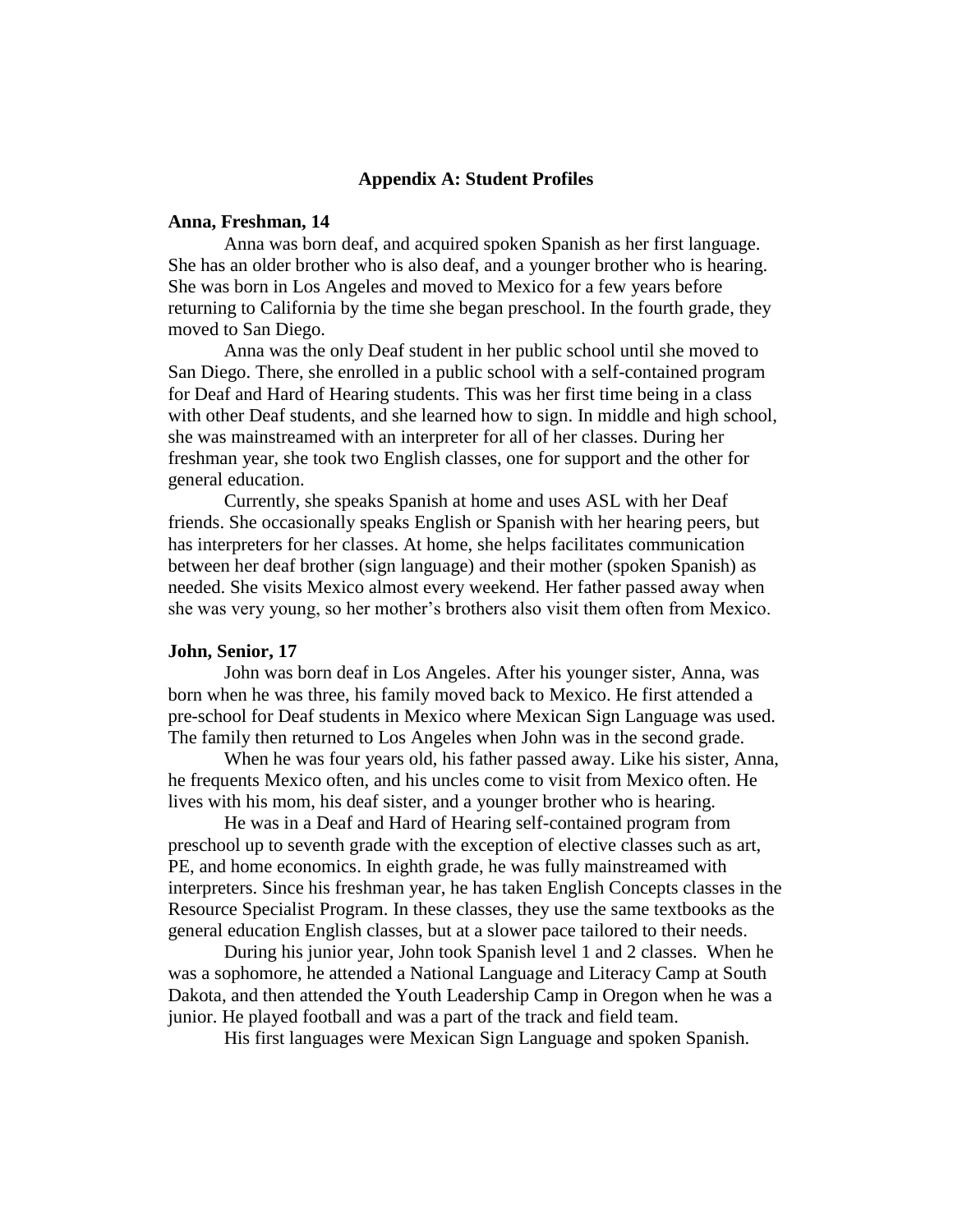When he moved back to Los Angeles, he started to learn ASL and written English. At home, he usually speaks Spanish and uses gestures and LSM with his family. At times when he and his mom do not understand each other, his sister Anna interprets.

### **Nicole, Sophomore, 15**

Nicole moved to San Diego from Mexico when she was in the second grade. From 2nd grade to 9th grade, she was in self-contained classes. In the 8<sup>th</sup> grade, she was mainstreamed for math. In high school, she was mainstreamed fully with interpreters.

She also took English Language Development (ELD) classes, a two-hour class designed for students not proficient in English or those who had English as their second language. She took ELD level 3 and 4 during her freshman year and then took level 5 and 6 at the time of this study. She had interpreters in her classes. Her family owns a house on the American side of the border and another in Mexico. She visits Mexico each weekend, but her parents belive Deaf education in America is better. Her sisters and brothers attend school in the United States, too. She has a Deaf uncle who lives in Mexico.

Nicole's first language was spoken Spanish. When she moved to the United States, she had a trilingual interpreter and learned ASL in elementary school. When she reached middle school, she used ASL as her main mode of communication at school. In self-contained classes, she used ASL to communicate with her peers and her teacher. In her mainstreamed classes, she utilizes ASL interpreters. At home, she speaks Spanish with her family and friends. With her Deaf friends, she uses ASL.

#### **Vanessa, Sophomore, 15**

Vanessa's parents emigrated from Mexico and she was born in the United States. Her parents originally planned to move back to Mexico after she was born, but because she was Deaf, they decided to stay so she could get quality education. She attended school in the same town from kindergarten to high school. Her mother took ASL classes the minute she found out Vanessa was deaf, so Vanessa had exposure to sign language before she started school.

She is taking English, Science, and Math courses in self-contained classes, and is mainstreamed for general education classes such as Folklorio Mexican Dance class and world history and culture classes.

She participates on the swimming and water polo teams. She also is a member of ASL Club and MeCHa (Chicano) club. She uses ASL in all of her classes and with her friends. She works with interpreters whenever she is mainstreamed or at sporting practices and events. At home, she communicates with her family through ASL and home signs.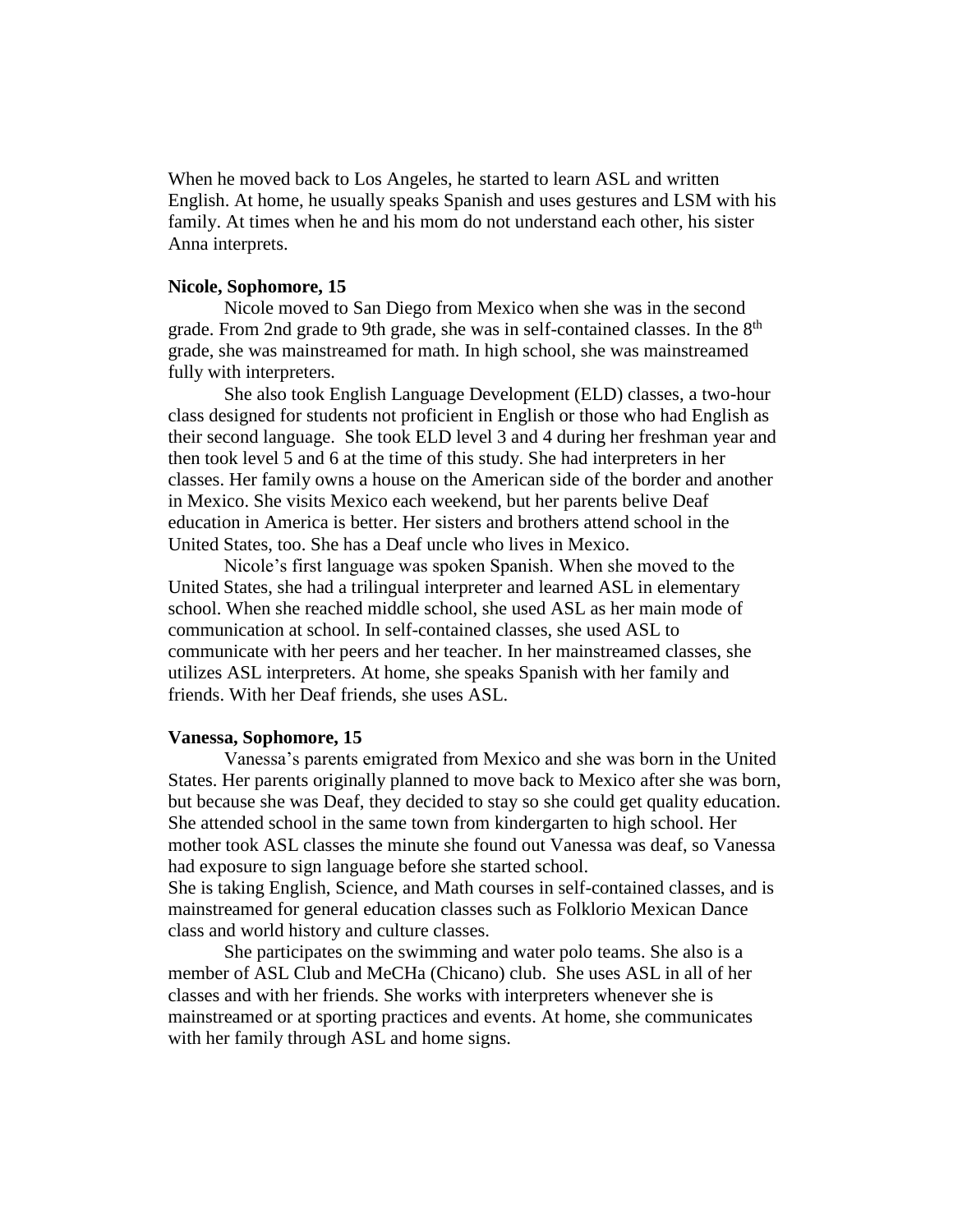# **Appendix B: Interview Questions**

# **Students' Background and Language Experiences**

Questions below will be asked during the interview to gain background information about participants. (Some answers could be found in their Individual Education Plan documents.) This will aid the researcher in understanding the background experiences and the attitude they have about their language.

| <b>BACKGROUND</b>                                                                                                                                                                                                                  |                |  |
|------------------------------------------------------------------------------------------------------------------------------------------------------------------------------------------------------------------------------------|----------------|--|
|                                                                                                                                                                                                                                    |                |  |
|                                                                                                                                                                                                                                    |                |  |
|                                                                                                                                                                                                                                    |                |  |
|                                                                                                                                                                                                                                    |                |  |
| How do you describe your ethnic status/identity?                                                                                                                                                                                   |                |  |
|                                                                                                                                                                                                                                    |                |  |
| Pacific Islander or Native Hawaiian ____Black or African American____                                                                                                                                                              |                |  |
|                                                                                                                                                                                                                                    |                |  |
|                                                                                                                                                                                                                                    |                |  |
|                                                                                                                                                                                                                                    |                |  |
| Level of deafness: Mild ______ Moderate ______ Severe_____ Profound                                                                                                                                                                |                |  |
|                                                                                                                                                                                                                                    |                |  |
| Were you exposed to sign from birth? yes $\_\_\_\_$ no $\_\_\_\_\$<br>If yes, what form of sign were you exposed to?<br>ASL ________ SEE ______ PSE ______ Other? _______<br>If not, how old were you when you began to learn ASL? |                |  |
| Is your mother deaf? Yes ______ no ________ Does she know ASL? Yes ______ no _____                                                                                                                                                 |                |  |
| Is your father deaf? Yes ______ no _________ Does he know ASL? Yes ______ no _______                                                                                                                                               |                |  |
| Do you have an older deaf brother or sister? Yes ______ no ______                                                                                                                                                                  |                |  |
| If yes, what age is your older brother/sister?                                                                                                                                                                                     |                |  |
|                                                                                                                                                                                                                                    |                |  |
|                                                                                                                                                                                                                                    |                |  |
| LANGUAGE/SCHOOL EXPERIENCE                                                                                                                                                                                                         |                |  |
| From whom did you learn ASL:                                                                                                                                                                                                       |                |  |
|                                                                                                                                                                                                                                    |                |  |
| Your friends?                                                                                                                                                                                                                      | Your teachers? |  |
|                                                                                                                                                                                                                                    |                |  |

Do you use ASL in your everyday life? \_\_\_\_\_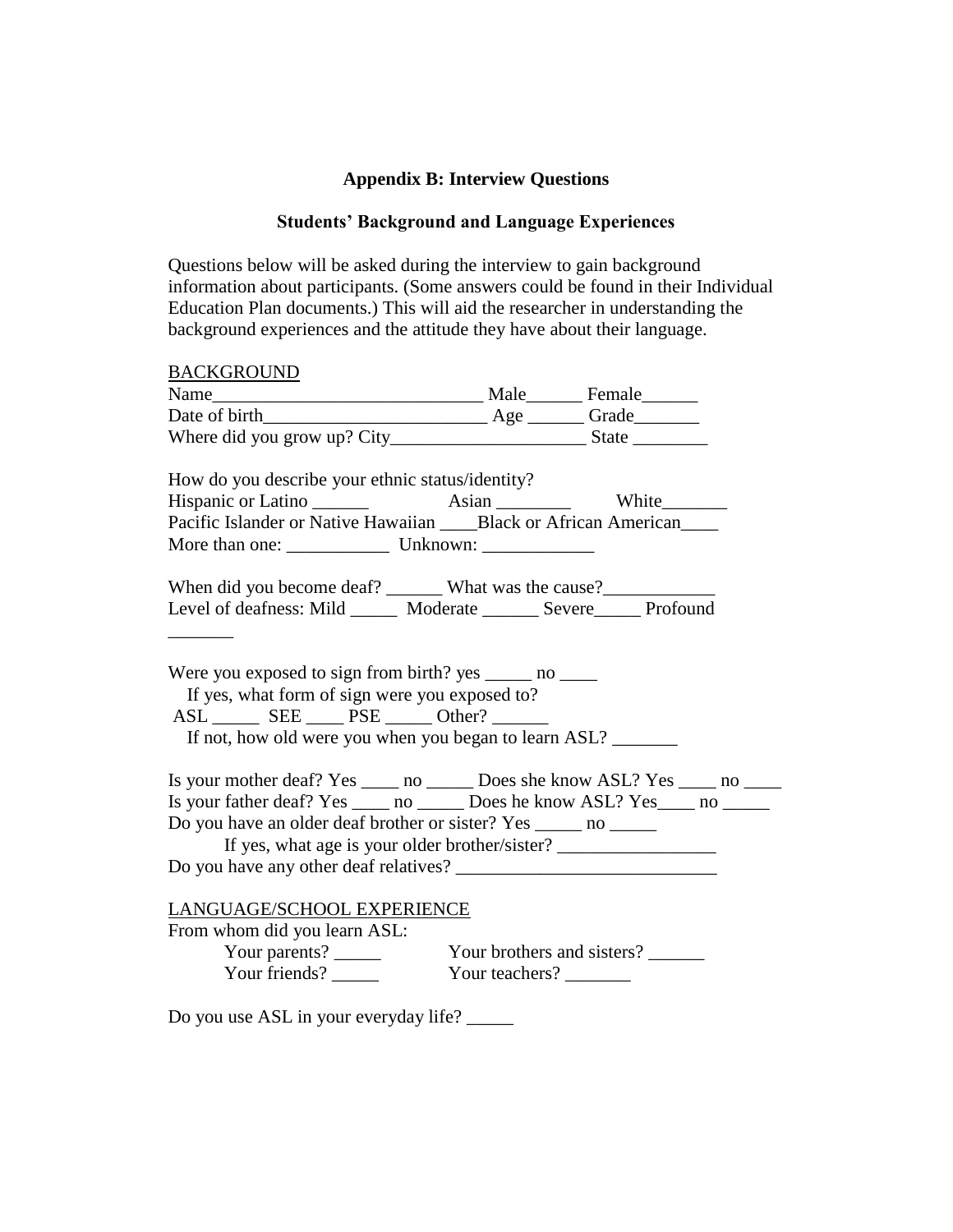What kind of language did your schools use? (for example: ASL, home sign, signed English, SEE, or oral)?

| Preschool            | in class | outside class |
|----------------------|----------|---------------|
| Elementary school(s) | in class | outside class |
| Middle school(s)     | in class | outside class |
| High school(s)       | in class | outside class |

What type of program was this instructional situation? Preschool:

| residential (Were you                | commuter or | resident?) |
|--------------------------------------|-------------|------------|
| Regular education/mainstream program |             |            |

\_\_\_\_\_ Self- contained classroom in regular education setting

| nther : |  |  |
|---------|--|--|
|         |  |  |

Elementary:

- \_\_\_\_\_ residential (Were you \_\_\_ commuter or \_\_\_\_ resident?) \_\_\_\_\_ Regular education/mainstream program
- \_\_\_\_\_ Self- contained classroom in regular education setting
- \_\_\_\_\_ other: \_\_\_\_\_\_\_\_\_\_\_\_\_\_\_\_\_\_\_\_\_\_\_

Middle School:

- \_\_\_\_\_ residential (Were you \_\_\_ commuter or \_\_\_\_ resident?)
- **EXECUTE:** Regular education/mainstream program
- \_\_\_\_\_ Self- contained classroom in regular education setting
- $\blacksquare$  other:

High School:

- \_\_\_\_\_ residential (Were you \_\_\_ commuter or \_\_\_\_ resident?) \_\_\_\_\_ Regular education/mainstream program
- \_\_\_\_\_ Self- contained classroom in regular education setting \_\_\_\_\_ other: \_\_\_\_\_\_\_\_\_\_\_\_\_\_\_\_\_\_\_\_\_\_\_
- 

What language do you use with your parents now?

With your sister(s) and  $b$ rother $(s)$ ?

Which language do you prefer to use with your family? Your friends? At school?

Explain your decision: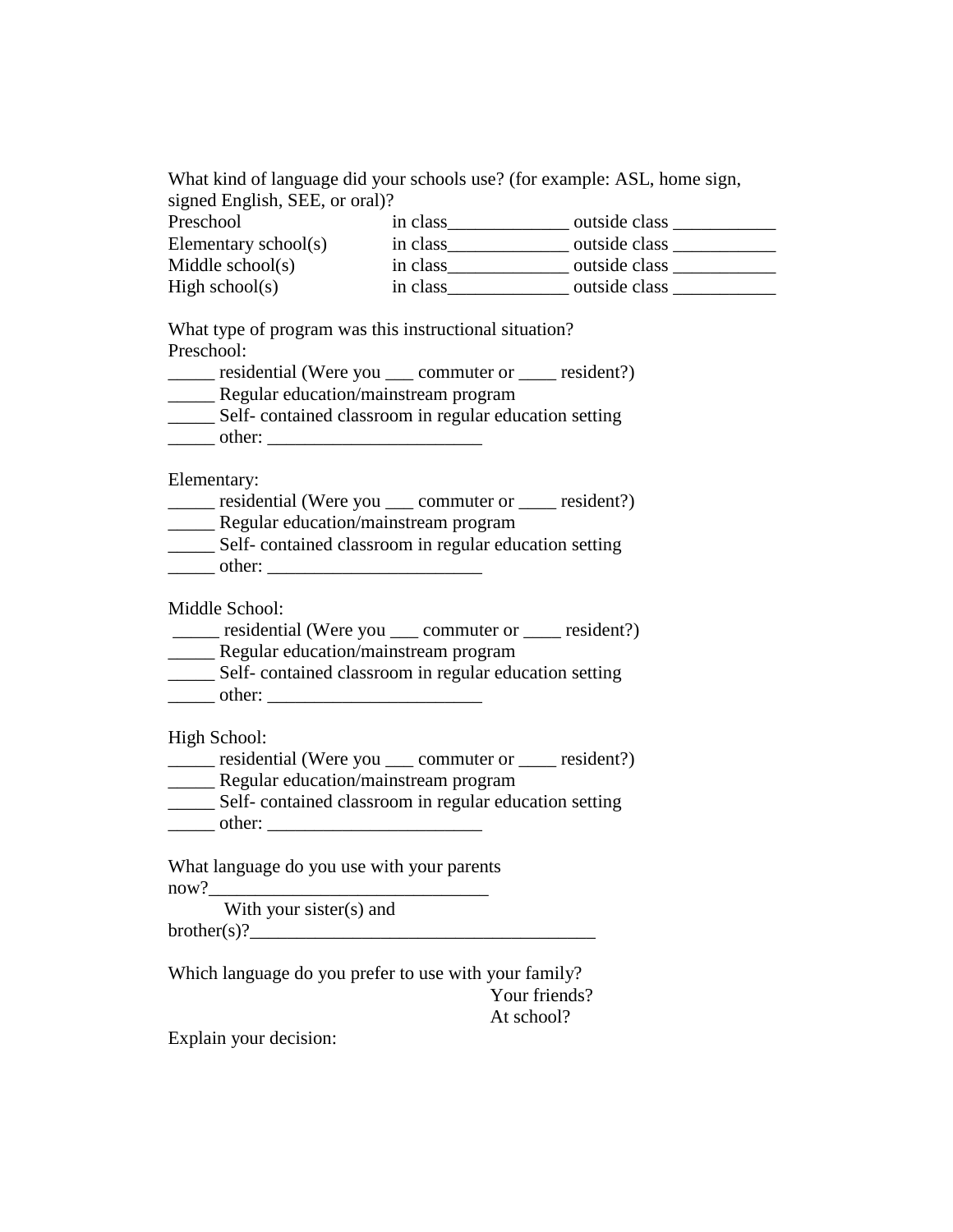| <b>LANGUAGE PERCEPTION</b>                                                                                                                                                                                   |  |  |  |  |
|--------------------------------------------------------------------------------------------------------------------------------------------------------------------------------------------------------------|--|--|--|--|
| Please rate your fluency in ASL:<br>5 <sup>5</sup><br>6<br>3<br>$\overline{4}$<br>$\overline{2}$<br>7<br>(Not fluent)<br>(Very fluent)<br>Explain:                                                           |  |  |  |  |
| Please rate your fluency in English:<br>5<br>2<br>6<br>7<br>3<br>$\overline{4}$<br>1<br>(Not fluent)<br>(Very fluent)<br>Explain:                                                                            |  |  |  |  |
| Please rate your fluency in Spanish:<br>3<br>6<br>1<br>$\overline{4}$<br>5<br>7<br>2<br>(Not fluent)<br>(Very fluent)<br>Explain:                                                                            |  |  |  |  |
| On a scale of 1-5 (5 is high), how highly do you value/cherish your use of<br>English?<br>$\overline{2}$<br>3<br>$\overline{4}$<br>5<br>Explain:                                                             |  |  |  |  |
| On a scale of 1-5 (5 is high), how highly do you value/cherish your use of ASL?<br>$\mathbf{1}$<br>$\overline{2}$<br>3<br>$\overline{4}$<br>5<br>Explain:                                                    |  |  |  |  |
| If you know or are learning other language such as Spanish, how highly do you<br>value/cherish that language? (What language? ______________)<br>1<br>$\overline{2}$<br>$\overline{4}$<br>3<br>5<br>Explain: |  |  |  |  |
| <b>THOUGHTS ABOUT LANGUAGE EXPERIENCES</b><br>Have your attitudes changed through the years about the use of languages? If so,<br>in what way?                                                               |  |  |  |  |
| Explain which situation is one language was/is more dominant than the other?                                                                                                                                 |  |  |  |  |

Looking back, who were the people who influenced you the most with your languages?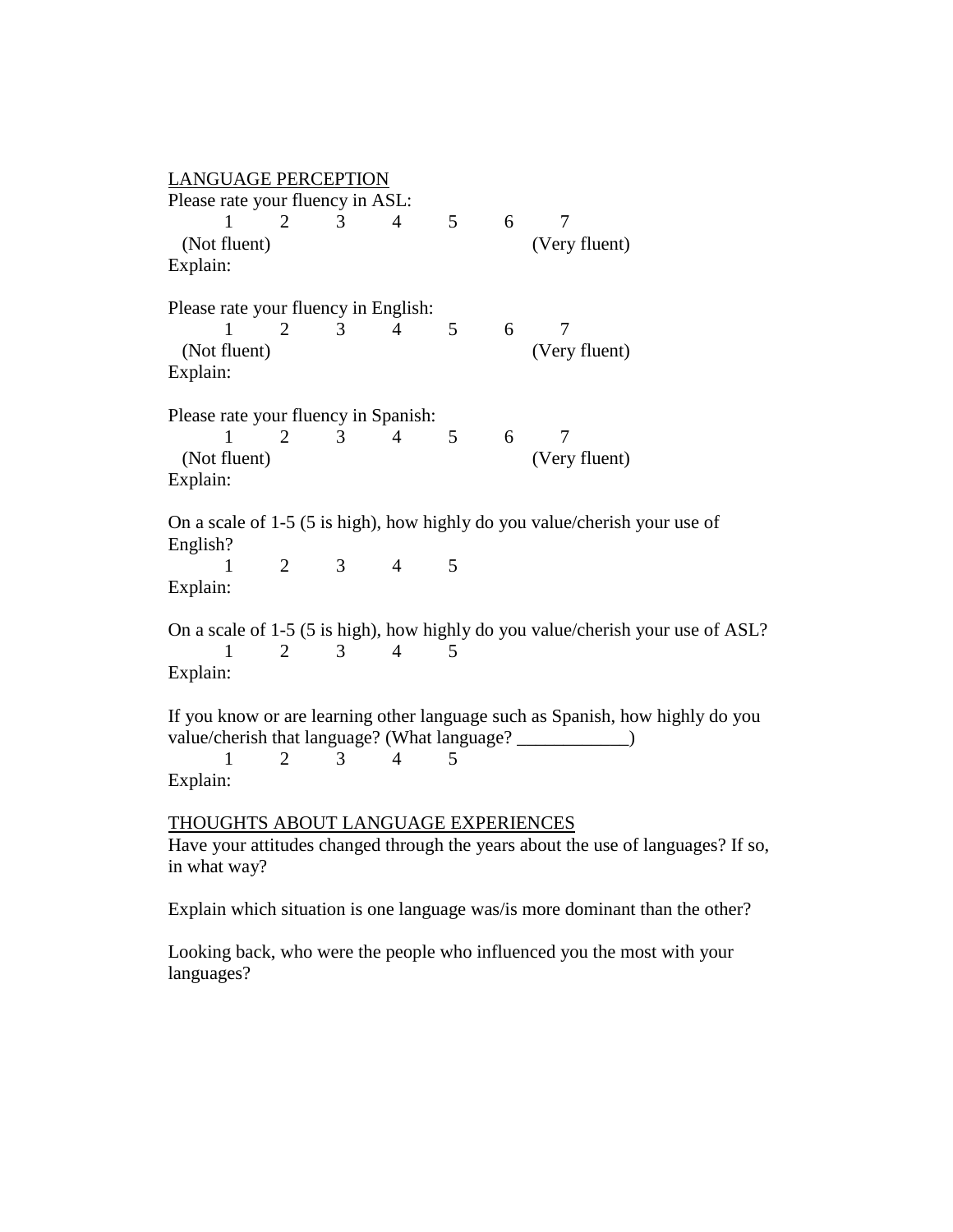What are the experiences of positive influence? For ASL? For English? For other language?

What are experiences of negative influence? For ASL? For English? For other language?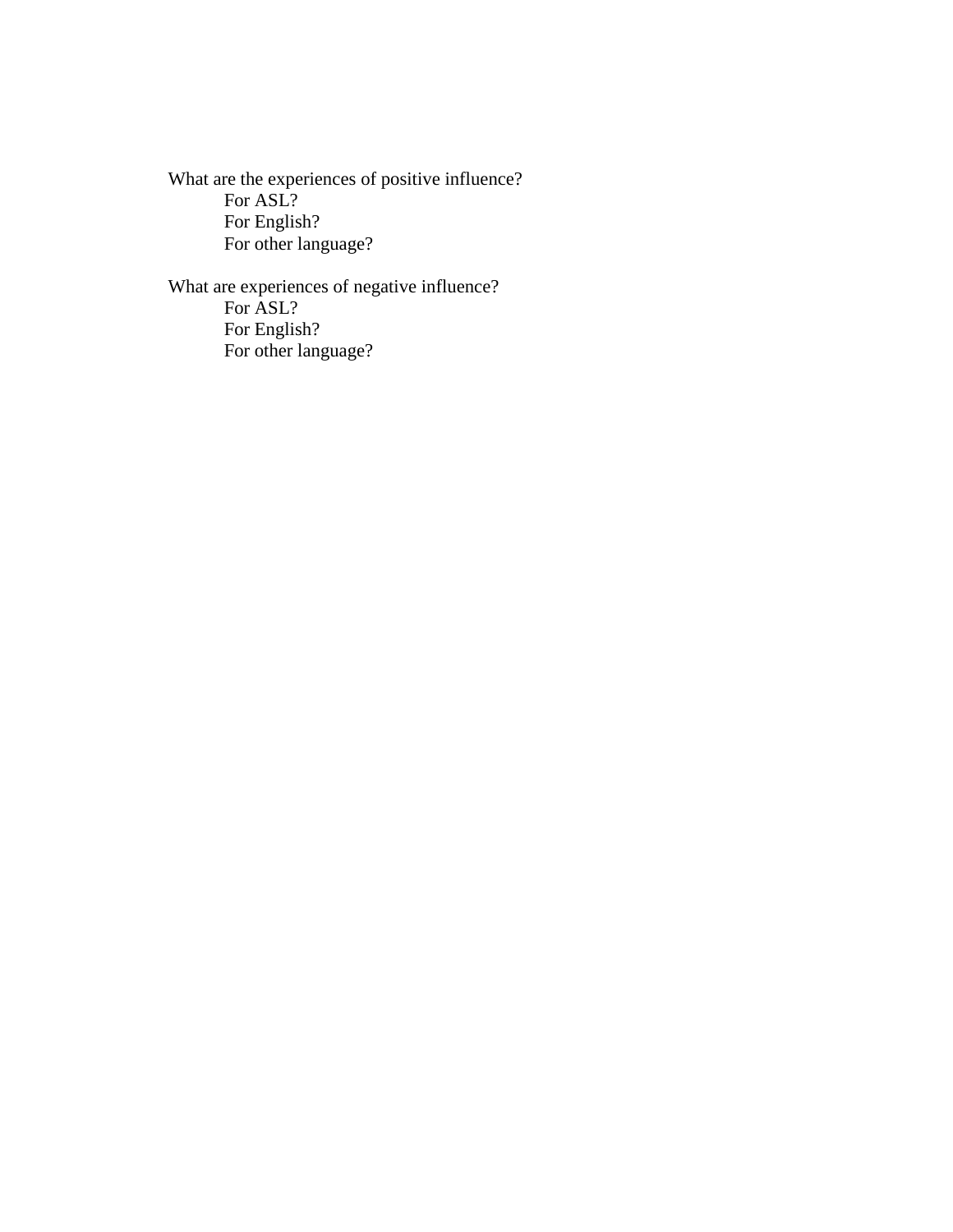# **Appendix C: Adolescent Motivation to Read Profile**

## **Reading Survey**

The students' answers to these questions will help us understand what their self-efficacy and their purpose are for reading. This Adolescents' Motivation to Read Profile assessment (AMRP) was modified and created by Pitcher, Albright, DeLaney, Walker, Seunarinesingh, Mogge, Headley, Gentry Ridgeway, Peck, Hunt, and Dunston (2007).

To avoid any misunderstandings, read the questions/statements and answers aloud and circle the students' replies and write their comments.

## AMRP Profile Reading Survey:

- 1. My friends think I am  $\overline{\phantom{a}}$ 
	- a. A very good reader
	- b. A good reader
	- c. An OK reader
	- d. A poor reader
- 2. Reading a book is something I like to do.
	- a. Never
	- b. Not very often
	- c. Sometimes
	- d. Often
- $3.$  I read
	- a. Not as well as my friends
	- b. About the same as my friends
	- c. A little better than my friends
	- d. A lot better than my friends
- 4. My best friends think reading is \_\_\_\_\_\_\_\_\_\_\_\_\_\_\_\_.
	- a. Really fun
	- b. Fun
	- c. Ok to do
	- d. No fun at all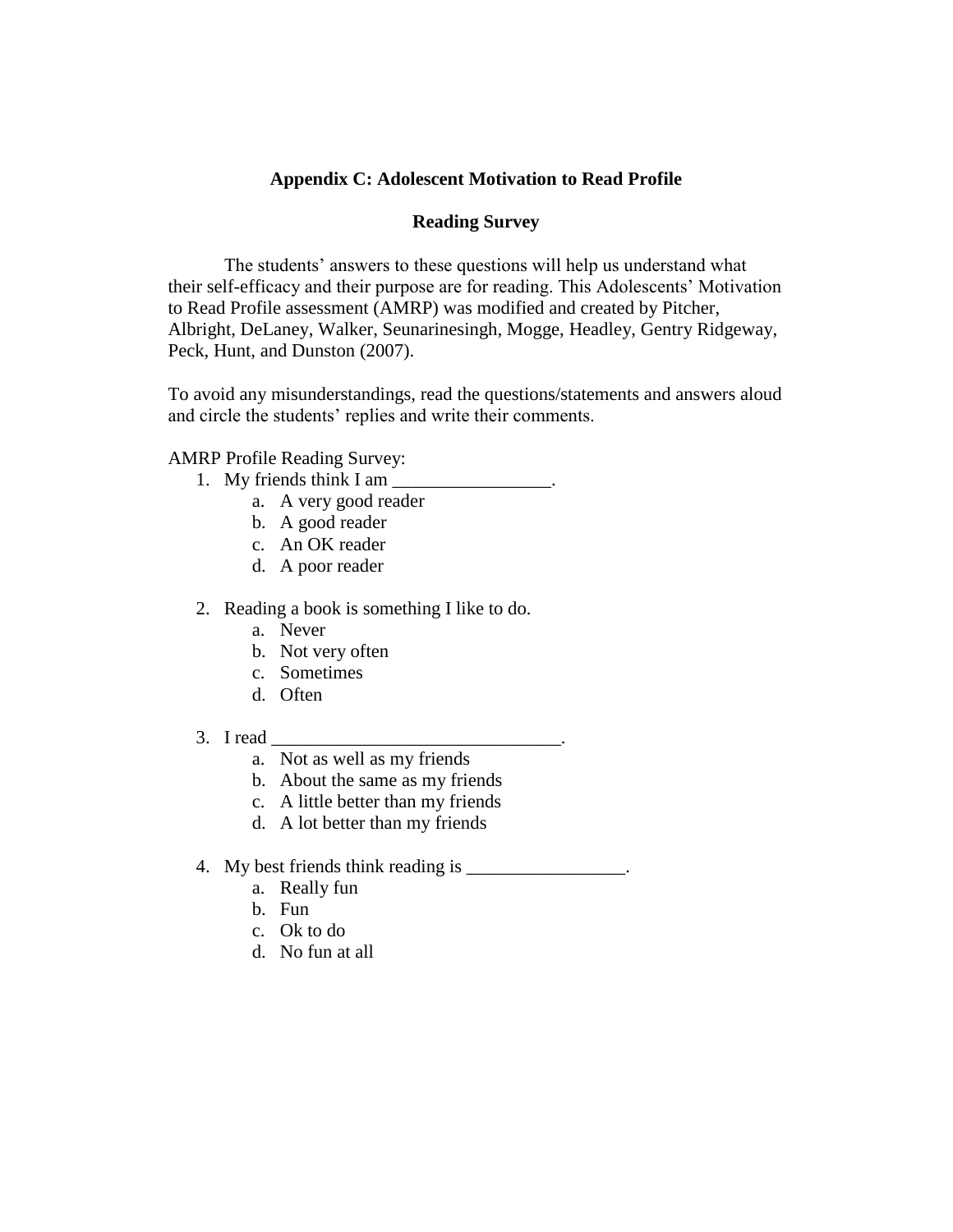- 5. When I come to a word I don't know, I can
	- a. Almost always figure it out
	- b. Sometimes figure it out
	- c. Almost never figure it out
	- d. Never figure it out

# 6. I tell my friends about good books I read.

- a. I never do this
- b. I almost never do this
- c. I do this some of the time
- d. I do this a lot

# 7. When I am reading by myself, I understand \_\_\_\_\_\_\_\_\_\_\_\_.

- a. Almost everything I read
- b. Some of what I read
- c. Almost none of what I read
- d. None of what I read

# 8. People who read a lot are \_\_\_\_\_\_\_\_\_\_.

- a. Very interesting
- b. Interesting
- c. Not very interesting
- d. Boring

# 9. I am \_\_\_\_\_\_\_\_\_\_\_\_\_\_.

- a. A poor reader
- b. An OK reader
- c. A good reader
- d. A very good reader

# 10. I think libraries are

- a. A great place to spend time
- b. An interesting place to spend time
- c. An OK place to spend time
- d. A boring place to spend time

# 11. I worry about what other kids think about my reading \_\_\_\_\_\_\_\_\_\_\_\_\_.

- a. Every day
- b. Almost every day
- c. Once in a while
- d. Never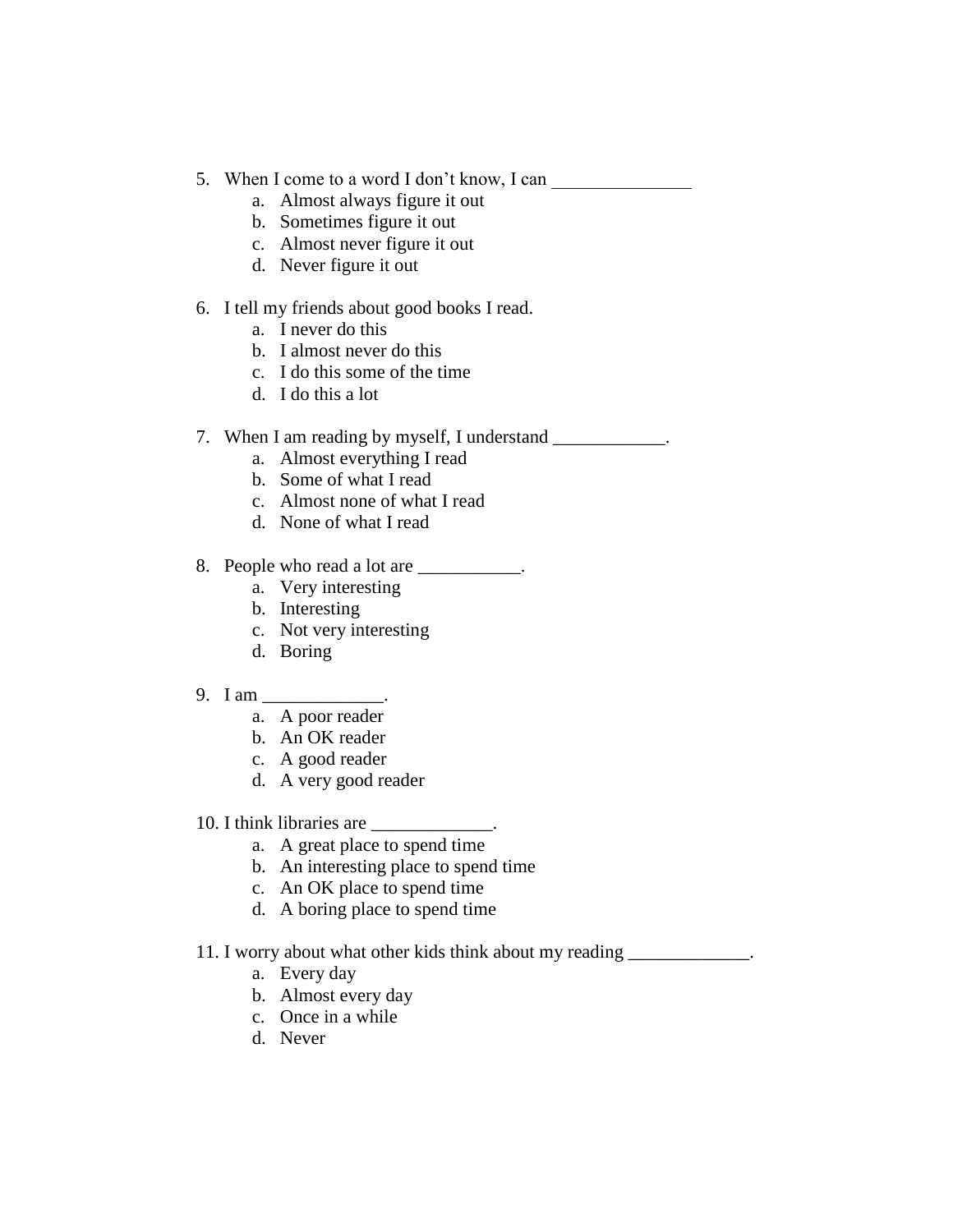- 12. Knowing how to read well is \_\_\_\_\_\_\_\_\_\_\_\_\_\_\_\_\_\_.
	- a. Not very important
	- b. Sort of important
	- c. Important
	- d. Very important
- 13. When my teacher asks me a question about what I have read, I
	- a. Can never think of an answer
	- b. Have trouble thinking of an answer
	- c. Sometimes think of an answer
	- d. Always think of an answer

## 14. I think reading is

\_\_\_\_\_\_\_\_\_.

- a. A boring way to spend time
- b. An OK way to spend time
- c. An interesting way to spend time
- d. A great way to spend time
- 15. Reading is
	- a. Very easy for me
	- b. Kind of easy for me
	- c. Kind of hard for me
	- d. Very hard for me
- 16. As an adult, I will spend \_\_\_\_\_\_\_\_\_\_\_\_\_\_\_\_\_.

\_\_\_\_\_\_\_\_\_\_\_\_\_\_\_\_\_.

- a. None of my time reading
- b. Very little time reading
- c. Some of my time reading
- d. A lot of my time reading
- 17. When I am in a group talking about what we are reading, I
	- a. Almost never talk about my ideas
	- b. Sometimes talk about my ideas
	- c. Almost always talk about my ideas
	- d. Always talk about my ideas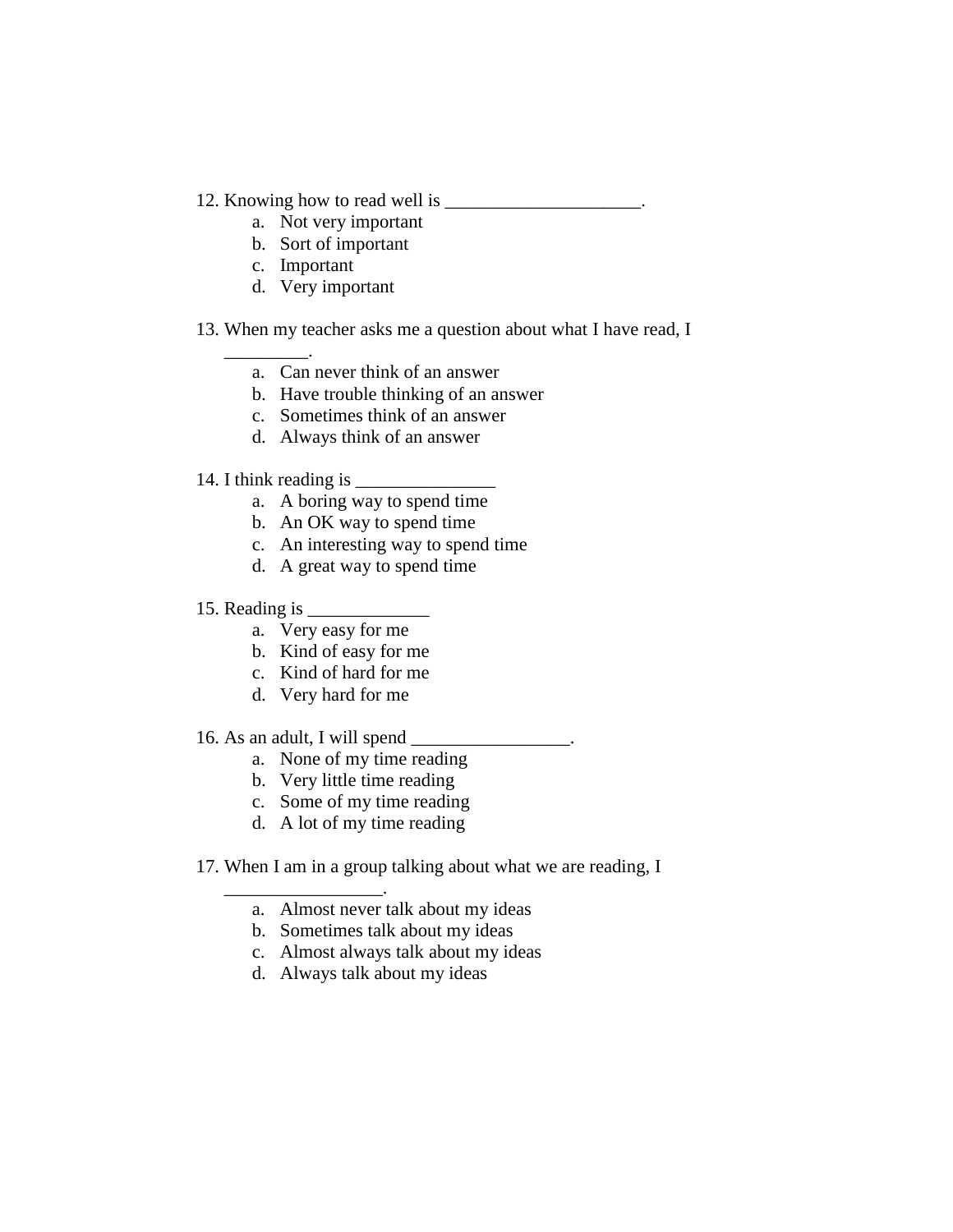# 18. I would like for my teachers to read aloud in my classes \_\_\_\_\_\_\_\_\_\_\_\_\_.

- a. Every day
- b. Almost every day
- c. Once in a while
- d. Never

# 19. When I read out loud I am a

- a. Poor reader
- b. OK reader
- c. Good reader
- d. Very good reader

# 20. When someone gives me a book for a present, I feel \_\_\_\_\_\_\_\_\_\_\_\_\_.

- a. Very happy
- b. Sort of happy
- c. Sort of unhappy
- d. Unhappy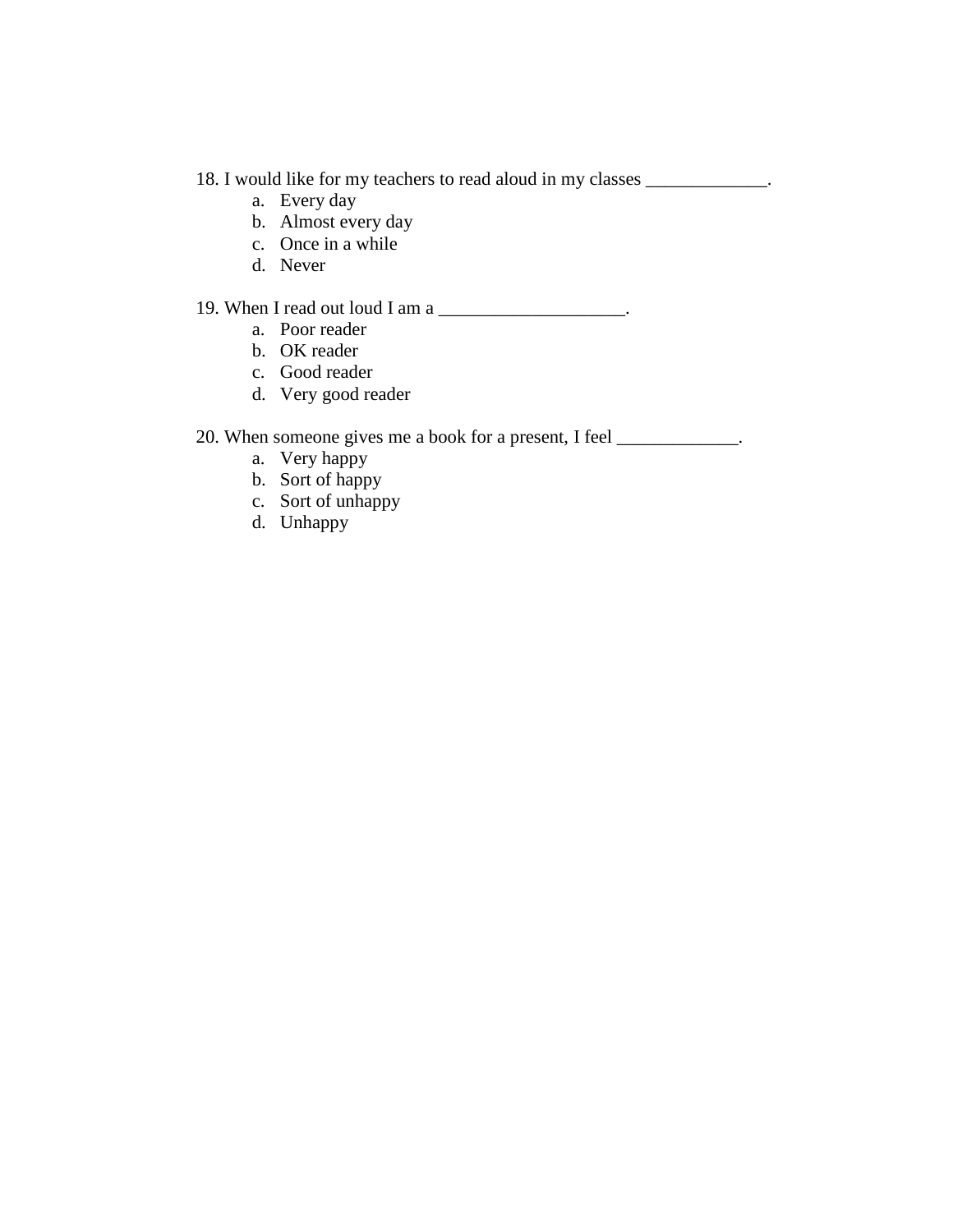# **Appendix D: Adolescent Motivation to Read Profile**

## **Conversational Interview**

This Adolescents' Motivation to Read Profile assessment (AMRP) was modified and created by Pitcher, Albright, DeLaney, Walker, Seunarinesingh, Mogge, Headley, Gentry Ridgeway, Peck, Hunt, and Dunston (2007). (The sentences or questions with asterisk (\*) have been modified for Deaf students. The modified statement or question includes information about captions on TV or two-way pager communications that are popular among Deaf people.)

To avoid any misunderstandings, read the questions/statements and answers aloud and write down their responses.

A. Emphasis: Narrative Text

Suggested prompt (designed to engage student in a natural conversation): I have been reading a good book. I was talking with ... about it last night. I enjoy talking about what I am reading with my friends and family. Today, I would like to hear about what you have been reading and if you share it.

> 1. Tell me about the most interesting story or book you have read recently. Take a few minutes to think about it (wait time). Now, tell me about the book. Probe: What else can you tell me? Is there anything else?

2. How did you know or find out about this book? (Possible responses: assigned, chosen, in school, out of school)

3. Why was this story interesting to you?

B. Emphasis: Informational text

Suggested prompt (designed to engage student in a natural conversation): Often we read to 0find out or learn about something that interests us. For example, a student I recently worked with enjoyed reading about his favorite sports teams on the Internet or \*read captions on History channel about World War II. I'm going to ask you some questions about what you like to read to learn about.

> 1. Think about something important that you learned recently, not from your teacher or signing with others, but from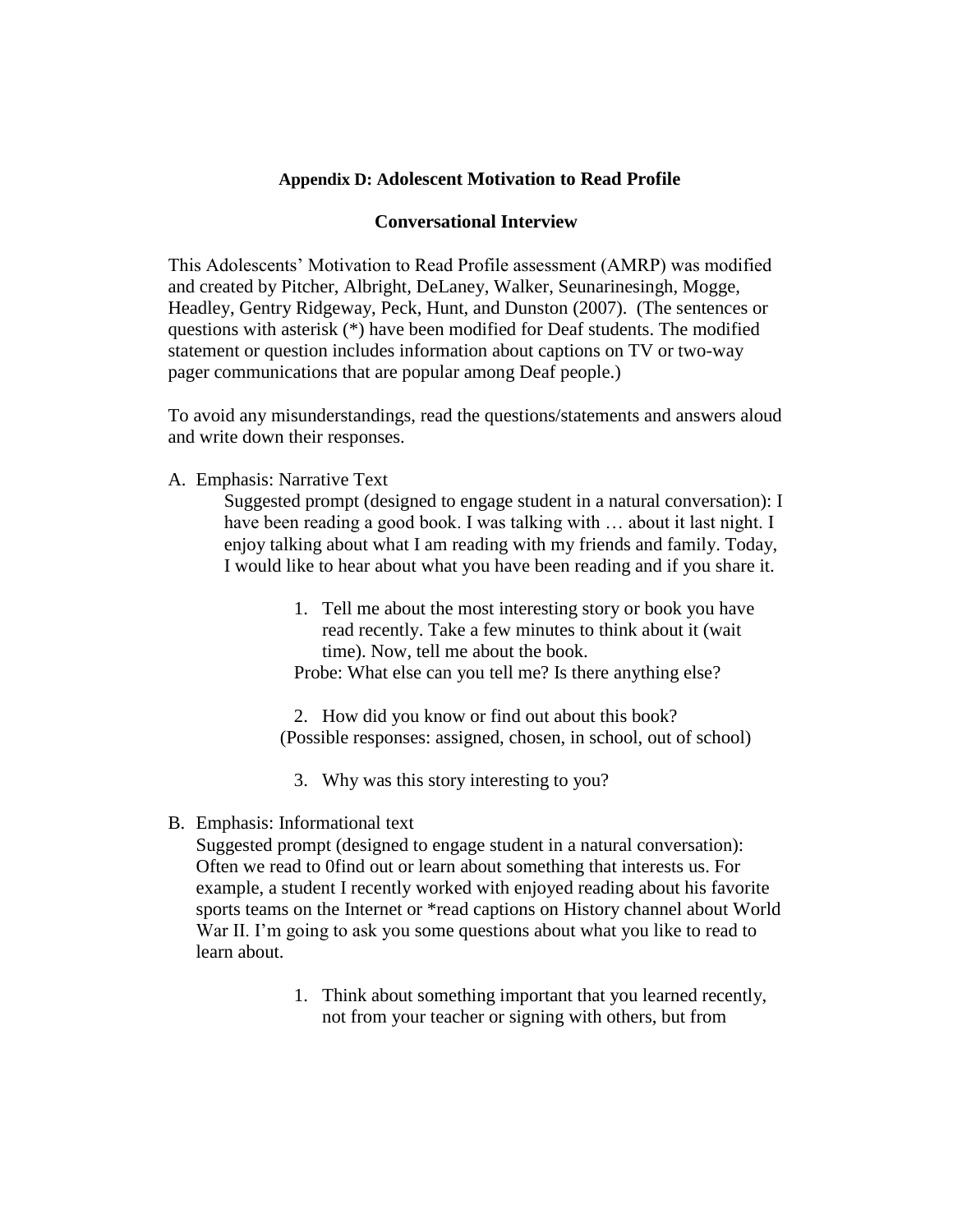something you have read. What did you read about? (Wait time.) Tell me about what you learned.

Probe: What else could you tell me? Is there anything else?

2. \*How did you know or find out about reading or watching captions on this?

(Possible responses: assigned, chosen, in school, out of school)

- 3. Why was this important to you?
- C. Emphasis: General reading
	- 1. Did you read anything at home yesterday? What?
	- 2. Do you have anything at school (in your desk, locker, or book bag) today that you are reading? Tell me about them.
	- 3. Tell me about your favorite author.
	- 4. What do you think you have to learn to be a better reader?
	- 5. Do you know about any books right now that you'd like to read? Tell me about them.
	- 6. How did you find out about these books?
	- 7. What are some things that get you really excited about reading? Tell me about…
	- 8. Who gets you really interested and excited about reading? Tell me more about what they do.
	- 9. Do you have a computer in your home? *If they answer yes, ask the following questions:*  How much time do you spend on the computer a day? What do you usually do? What do you like to read when you are on the Internet?